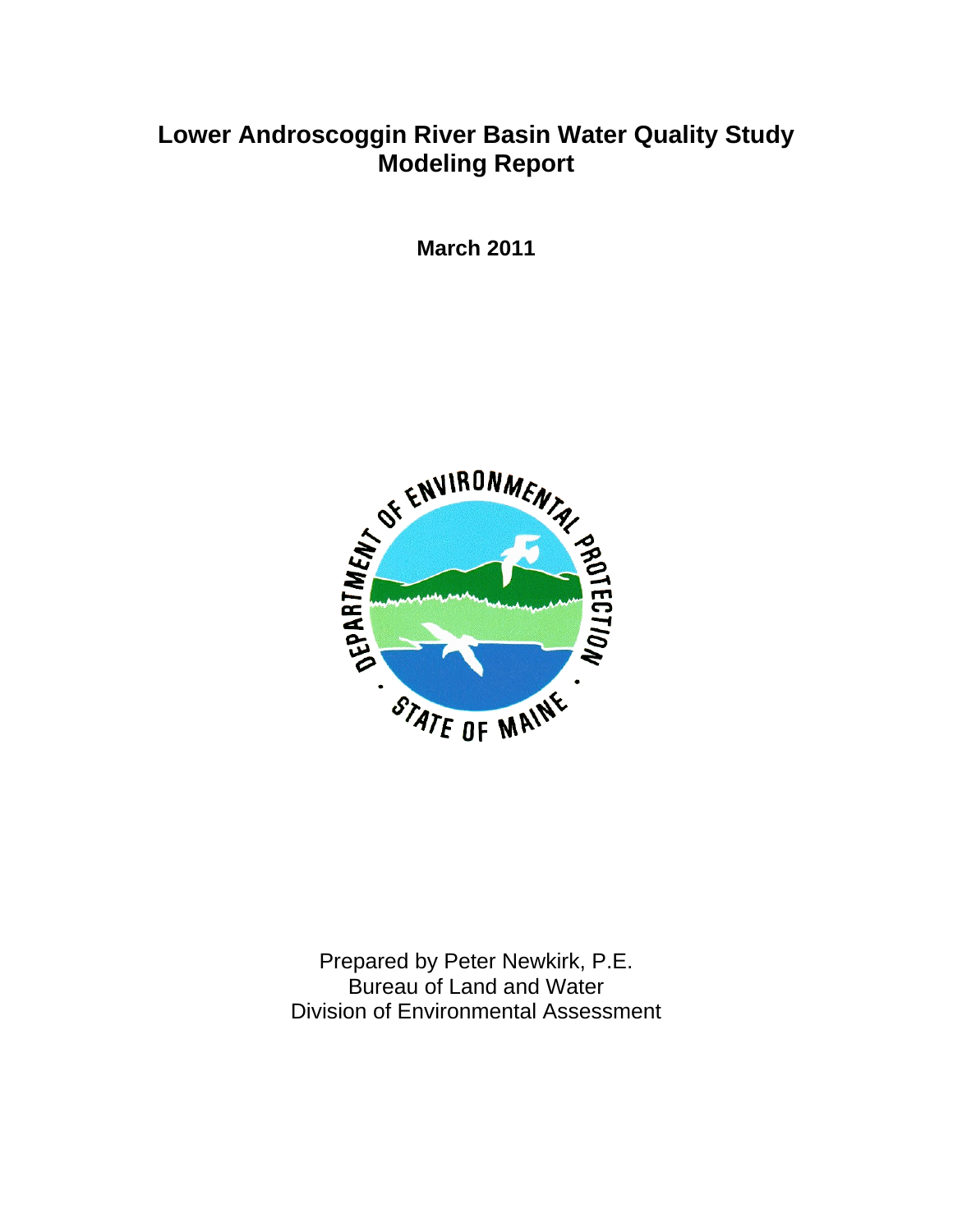# **Table of Contents**

| Section | Page |
|---------|------|
|---------|------|

| <b>Executive Summary</b>                        |                                                     | 1  |  |  |  |  |  |  |
|-------------------------------------------------|-----------------------------------------------------|----|--|--|--|--|--|--|
| <b>Summary of Results</b>                       |                                                     |    |  |  |  |  |  |  |
|                                                 | <b>Water Quality Sampling Study</b>                 | 3  |  |  |  |  |  |  |
| <b>Water Quality Model</b>                      |                                                     | 3  |  |  |  |  |  |  |
|                                                 | <b>River Hydraulics</b>                             | 5  |  |  |  |  |  |  |
|                                                 | Hydrology                                           | 5  |  |  |  |  |  |  |
|                                                 | <b>Model Segment Parameters</b>                     | 6  |  |  |  |  |  |  |
|                                                 | Loadings                                            | 7  |  |  |  |  |  |  |
|                                                 | Calibration/Validation                              | 7  |  |  |  |  |  |  |
| <b>Critical Water Quality Condition Results</b> | 10                                                  |    |  |  |  |  |  |  |
|                                                 | <b>River Model</b>                                  | 10 |  |  |  |  |  |  |
|                                                 | <b>Tidal Segments</b>                               | 11 |  |  |  |  |  |  |
|                                                 | <b>Gulf Island Pond Oxygenation Project Effect</b>  | 12 |  |  |  |  |  |  |
|                                                 | <b>Effect of Upstream Nutrient Loading</b>          | 13 |  |  |  |  |  |  |
| <b>Sensitivity Analysis</b>                     |                                                     | 14 |  |  |  |  |  |  |
|                                                 | <b>Aquatic Life Classification Attainment Study</b> | 15 |  |  |  |  |  |  |
| Appendix A                                      | Legislative Document                                |    |  |  |  |  |  |  |

- Appendix B Water Quality Survey Results
- Appendix C Map of Lower Androscoggin River Study
- Appendix D Aquatic Life Classification Attainment Study Report
- Appendix E Review Comments and Responses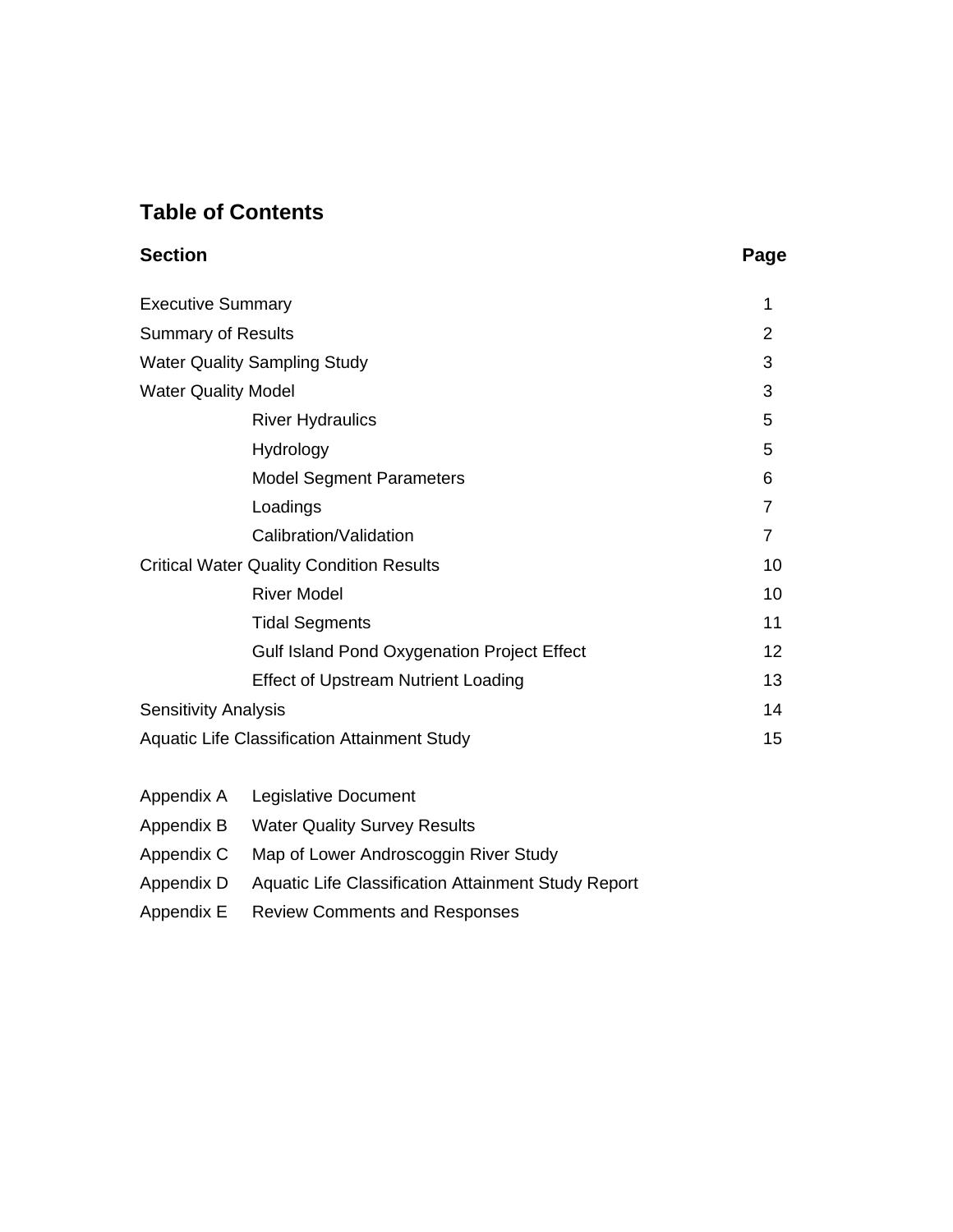## **Executive Summary**

In 2009 an amendment to LD330 (appendix A) directed the Department of Environmental Protection to establish and implement a water quality sampling program for the lower Androscoggin River, to initiate the procedures for reclassification and to report to the Joint Standing Committee on the Environment and Natural Resources. It authorizes the committee to report out legislation relating to the water sampling program to the Second Regular Session of the 124th Legislature, but due to high river flows in 2009, the water sampling program was delayed to 2010 and is reported here to the First Regular Session of the 125<sup>th</sup> Legislature.

The purpose of the water quality sampling program implemented under this section was to allow additional water quality data to be collected to determine if the section of the Androscoggin River from Worumbo Dam in Lisbon Falls to the line formed by the extension of the Bath-Brunswick boundary across Merrymeeting Bay in a northwesterly direction meets, or can reasonably be expected to meet, the criteria for reclassification from Class C to Class B.

The lower Androscoggin River from Gulf Island Pond Dam to the Bath-Brunswick town line in Merrymeeting Bay was sampled for three days each during July and August, 2010. Dissolved oxygen, temperature and pH readings were taken twice daily at incremental depths at thirteen predetermined sampling stations. Water quality samples were also taken at nine stations. In December, 2010 the data were posted on the Department's River Modeling and Data Reports web site and are included in Appendix B.

A water quality model was developed, calibrated and verified for the freshwater sections of the river from a location immediately downstream of the Little Androscoggin River in Auburn to the Brunswick Topsham Dam incorporating point source discharges from the Publicly Owned Treatment Works (POTWs); Lewiston-Auburn Water Pollution Control Authority (LAWPCA) and the Lisbon Wastewater Treatment Facility (LIS) The model was then used to evaluate water quality in terms of existing permitted point source discharges to the river. The computer model used, Water Quality Analysis Simulation Program (WASP) is recommended by the EPA to simulate the effects of nutrient and other pollutants on water bodies.

Maine's Water Classification Program criterion requires that dissolved oxygen content for Class B waters may not to be less than 7parts per million (mg/L) or 75% saturation, whichever is higher. In order to evaluate this criterion and determine the feasibility of reclassification from Class C to Class B, the model was run under Critical Water Quality Conditions (CWQC) of low river flow and maximum licensed discharge from the POTWs. The low river flow used for analysis is the lowest stream flow that would be expected to occur for seven consecutive days, once in ten years (7Q10) as required by statute (38 MRSA §464(4)(D)).

The dynamics of the tidal flows in the sections of the river from the Brunswick-Topsham Dam to the extension of the Brunswick Topsham town line requires a two-dimensional hydraulic analysis to account for tidal flows which, in order to provide recommendations to the Legislature in a timely manner, was not performed. Alternatively, a mass balance of Carbonaceous Biological Oxygen Demand was performed for these lower sections to predict the influence of the Brunswick Sewer District licensed discharge on dissolved oxygen content in these tidal sections.

These data and the results from the water quality model are presented in this report.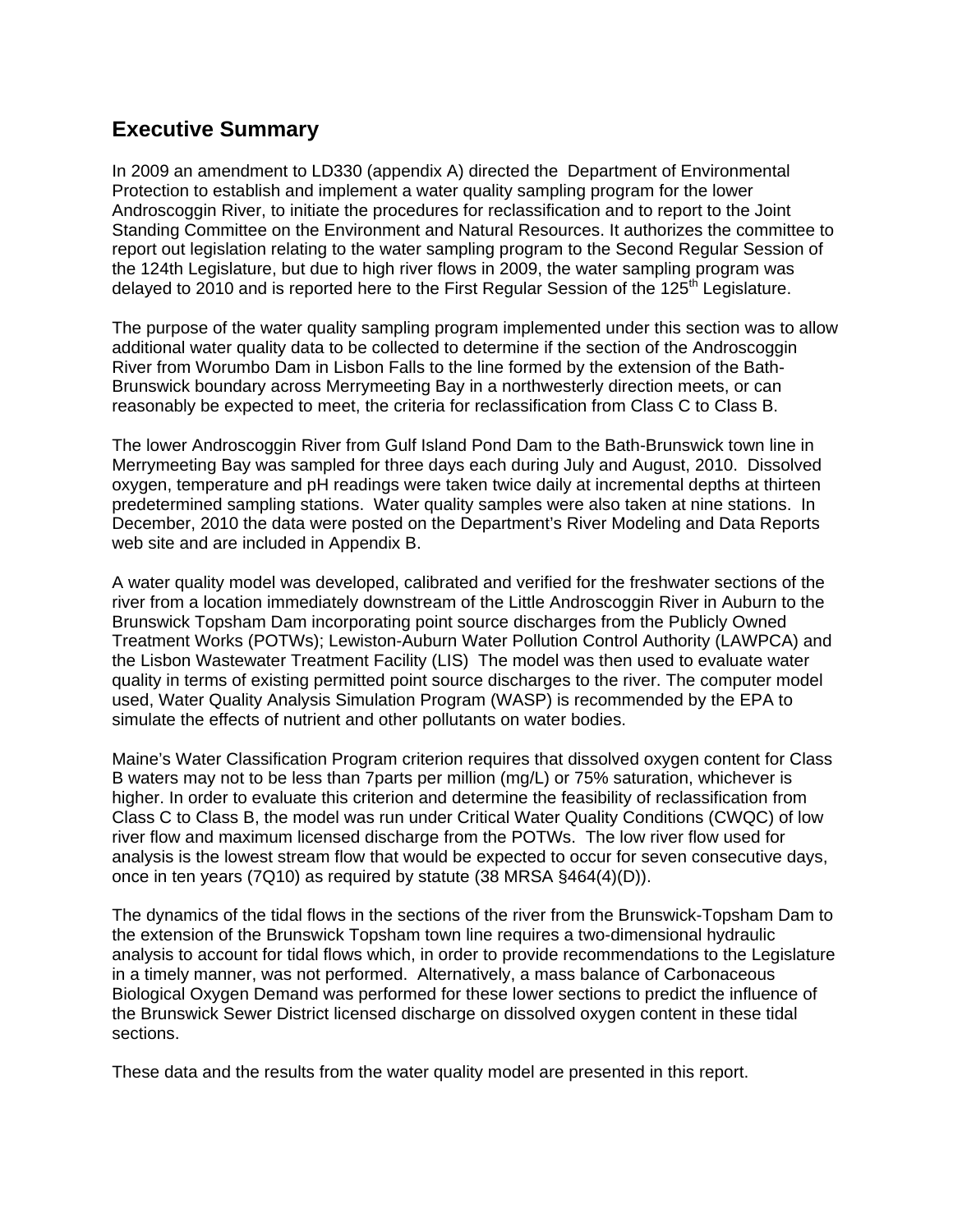# **Summary of Results**

Based on the 2010 water quality surveys and the subsequent modeling these are the following findings:

- 1. During the three-day July sample survey, the average morning dissolved oxygen (DO) readings (6.99, 6.86, and 6.84) in the Brunswick-Topsham Dam impoundment were below Class B criterion of 7.0 mg/L. On the second sample day, two tidal sample stations below the dam had readings at 7.0 mg/L. During the August sample survey no readings were below 7.0 mg/L. The river was not at critical low flow nor were the discharges at maximum licensed loads for this period.
- 2. During Critical Water Quality Conditions of low river flow, high water temperature, and maximum licensed discharge from the Publicly Owned Treatment Works, the water quality model predicts dissolved oxygen concentrations will be below the Class B criterion of 7.0 mg/L in eight of the twelve fresh water river segments from the confluence with the Little Androscoggin River in Auburn to the Brunswick-Topsham Dam. Predicted dissolved oxygen concentrations were below the Class B criterion of 7.0 mg/L of for the entire fresh water river segments proposed for reclassifications from the Worumbo Dam to the Brunswick-Topsham Dam. Non-attainment is primarily driven by periphyton respiration during non-daylight hours.
- 3. The tidal segments from the Brunswick-Topsham Dam the Bath-Brunswick town line in Merrymeeting Bay were not included in the water quality model, but were evaluated separately for the impact of the licensed load from the Brunswick Sewer District. Although measured DO readings during the sample surveys were at or slightly below 7.0 mg/L, a mass balance analysis showed little influence from the Brunswick Sewer District. Low DO readings are attributed to Biological Oxygen Demand from upstream sources and incoming tides from Merrymeeting Bay. Sediment Oxygen Demand in the lower portion of Merrymeeting Bay is also a likely contributor to these low DO readings.
- 4. The river sampling showed a nutrient loading from sources upstream of the study area. A separate model run was preformed to assess the effect of these upstream sources relative to the point source discharges within the study area. After completely removing the discharges from the Lewiston-Auburn Water Pollution Control Authority and the Lisbon Wastewater Treatment Facility, the water quality model predicted DO concentrations would still be below the Class B criterion of 7.0 mg/L in two of the twelve fresh water river segments.
- 5. An Aquatic Life Classification Attainment Study was performed at three sites on the river; within the impoundments of the Worumbo Dam and Prejepscot Dam and downstream of the Prejepscot Dam. Both impoundment sites had aquatic communities that indicate organic pollution and siltation and met the Class C aquatic life criteria. The site downstream of Pejepscot consisted of a good number of sensitive organisms and attained the Class B aquatic life criteria.
- **6.** The free flowing river segments encourage reaeration of the water from the atmosphere raising the DO concentration. The increased depth, volume, and decreased velocity in the impoundments diminish the reaeration rate and depress the overall DO concentration. These impoundments also create slow moving segments that accumulate organic sediment, which also decreases the DO concentration.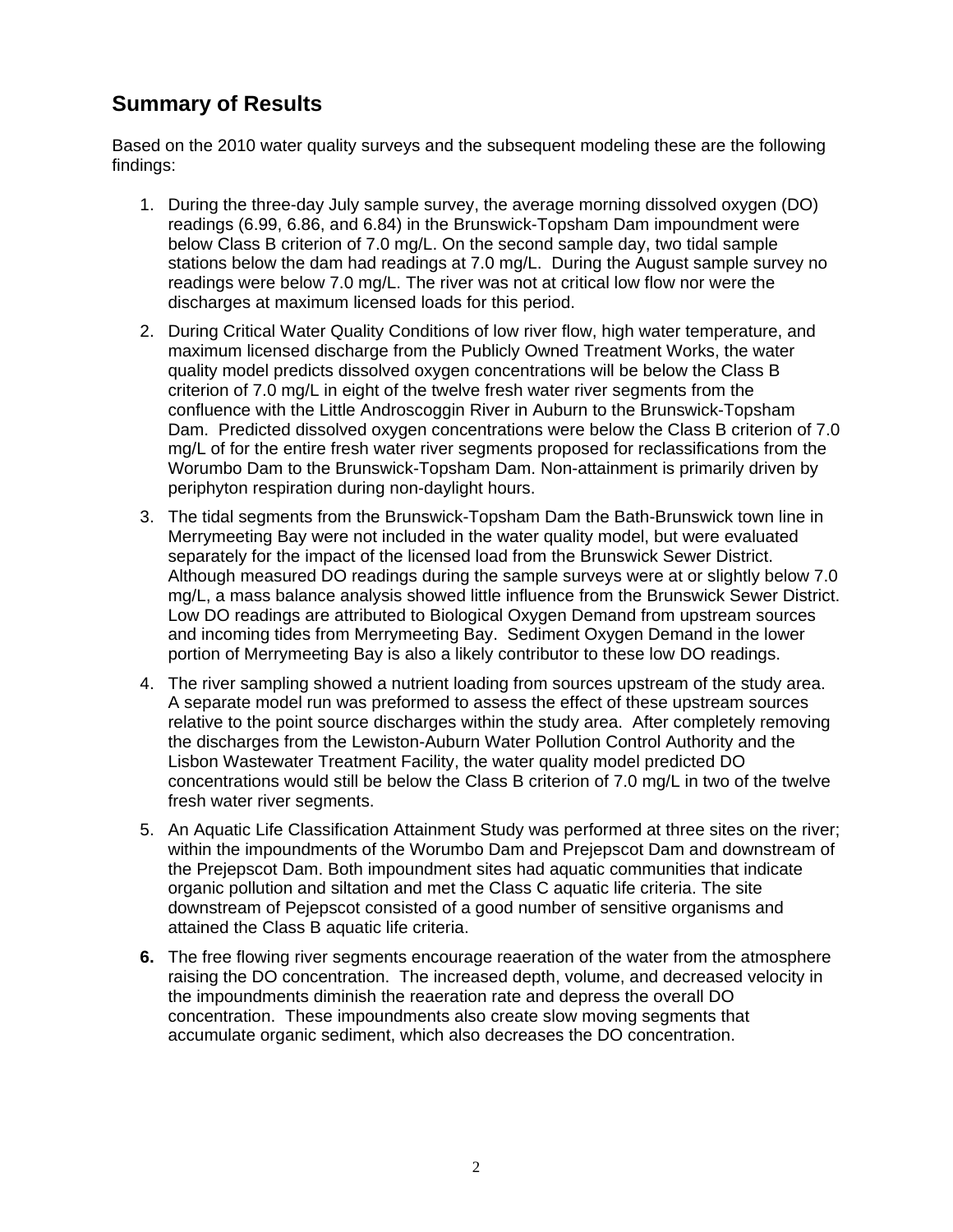## **Water Quality Sampling Study**

Two field surveys were completed; July 13-16 and August 2-5, 2010 by the Department with the assistance of volunteers from Friends of Merrymeeting Bay during the July study. Early morning and afternoon measurements for DO, temperature, pH and depth were taken at thirteen stations on the lower Androscoggin River from the impoundment of Deer Rips Dam in Lewiston to the Bath-Brunswick town line in Merrymeeting Bay to and the three tributary rivers. A suite of water chemistry samples were taken at nine of the river stations and all three tributaries.

Composite effluent samples were taken from the Lewiston-Auburn Water Pollution Control Authority (LAWPCA), the Lisbon Wastewater Treatment Facility (LIS), and the Brunswick Sewer District (BRW) for three days during the two study periods.

These data were used to document existing water quality conditions under low-flow, high temperature conditions in the river and to develop the input parameters for the water quality model.

Results of the sampling study are posted on the Department website: **<http://www.maine.gov/dep/blwq/docmonitoring/modelinganddatareports/index.htm>**

## **Water Quality Model**

Water quality models simulate the fate of pollutants and the state of selected water quality variables in water bodies. They incorporate a variety of physical, chemical, and biological processes that control the transport and transformation of these variables. Water quality models are driven by hydrodynamics, point and nonpoint source loadings, and key environmental forcing functions, such as temperature, solar radiation, wind speed, pH, and light attenuation coefficients.

The model chosen for this study is the Water Quality Analysis Simulation Program (WASP) version 7.41. WASP is a dynamic compartment-modeling program for aquatic systems, including both the water column and the underlying benthos. WASP allows the user to investigate 1, 2, and 3 dimensional systems, and a variety of pollutant types. The time varying processes of advection, dispersion, point and diffuse mass loading and boundary exchange are represented in the model. WASP also can be linked with hydrodynamic and sediment transport models that can provide flows, depths velocities, temperature, salinity, and sediment fluxes.

The model was run for the fresh water segments of the lower Androscoggin River from the confluence of the river with the Little Androscoggin River in Auburn to the Brunswick-Topsham Dam impoundment. Table 1 depicts the stationing of these segments, their corresponding sample survey stations, and the contributing loadings from tributaries and POTWs. The purpose of the model is to estimate the response of the river to Critical Water Quality Conditions (CWQC) of low flow, high water temperature, and maximum licensed flow and pollutant discharge from the POTWs. The low flow conditions used for analysis are the lowest stream flow for seven consecutive days that would be expected to occur once in ten years (7Q10) as required by statute (38MRSA § 464(4)(D). The high water temperatures used for CWQC were the observed temperatures from the July survey study, an average of 26.4°C.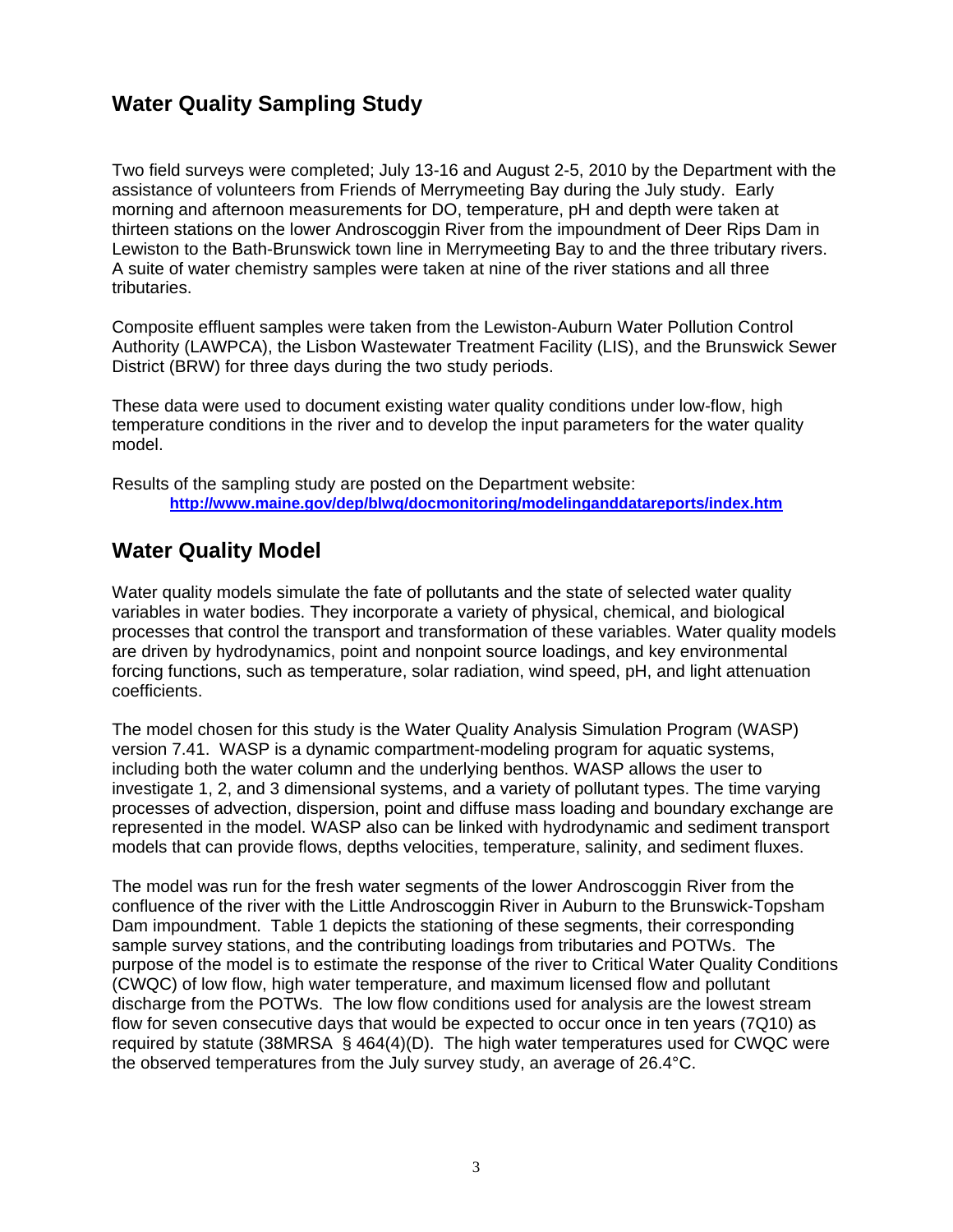# **Table 1. WASP Model Segment Data**

| <b>WASP</b>    | <b>Segment Name</b>                        | Length            | Length            | <b>River Mile</b> |      | Sample                     |           | Discharge/<br>Extraction |           | Tributary                                 |           |
|----------------|--------------------------------------------|-------------------|-------------------|-------------------|------|----------------------------|-----------|--------------------------|-----------|-------------------------------------------|-----------|
| Segment        |                                            | (f <sup>t</sup> ) | (m <sub>i</sub> ) | Begin             | End  | Code                       | <b>RM</b> | Name/Sample Name         | <b>RM</b> | Trib/ Sample Name                         | <b>RM</b> |
| $\mathbf 0$    | Boundary/Headwater                         |                   |                   |                   |      |                            |           |                          |           |                                           |           |
| $\mathbf 0$    | Deer Rips Impoundment                      |                   |                   |                   |      | A258                       | 25.85     |                          |           |                                           |           |
| $\mathbf 0$    | Great Falls Dam Impoundment                |                   |                   |                   |      | A230                       | 23.40     |                          |           |                                           |           |
| $\mathbf 0$    | DS Lewiston Falls Dam to Little Andy       |                   |                   |                   |      | A230B                      | 22.35     |                          |           |                                           |           |
| -1             | Little Androscoggin R. to Dresser's Rapids | 6740.00           | 1.28              | 22.1              | 20.8 |                            |           |                          |           | Little Androscoggin River/<br><b>LIAR</b> | 22.10     |
| $\overline{2}$ | Dresser's Rapids                           | 3588.00           | 0.68              | 20.8              | 20.1 | A201                       | 20.20     | Lewiston Auburn/ LAWPCA  | 20.8<br>0 |                                           |           |
| 3              | Dresser's Rapids to Durham Boat Ramp       | 24877.00          | 4.71              | 20.1              | 15.4 |                            |           |                          |           |                                           |           |
| $\overline{4}$ | Durham Boat Ramp to Island                 | 11872.00          | 2.25              | 15.4              | 13.2 | A158                       | 15.75     |                          |           |                                           |           |
| 5              | Island to Sabattus Rapids                  | 14262.00          | 2.70              | 13.2              | 10.5 |                            |           |                          |           |                                           |           |
| 6              | Sabattus Rapids                            | 1558.00           | 0.30              | 10.5              | 10.2 |                            |           |                          |           |                                           |           |
| $\overline{7}$ | Worumbo Dam Impoundment                    | 10804.00          | 2.05              | 10.2              | 8.1  | A81                        | 8.85      |                          |           | Sabattus River/SAR                        | 10.05     |
| 8              | <b>Little River Segment</b>                | 4613.00           | 0.87              | 8.1               | 7.2  | A81B                       | 7.85      | Lisbon / LIS             | 7.50      | Little River /LITR                        | 7.50      |
| 9              | Pejepscot Dam Impoundment                  | 13534.00          | 2.56              | 7.2               | 4.7  | A47                        | 4.70      |                          |           |                                           |           |
| 10             | Topsham Dam Impoundment US Reach           | 4355.00           | 0.82              | 4.7               | 3.9  | <b>A47B</b>                | 4.55      |                          |           |                                           |           |
| 11             | Topsham Dam Impoundment Main Reach         | 17093.00          | 3.24              | 3.9               | 0.6  | A06                        | 0.65      |                          |           |                                           |           |
| 12             | Topsham Dam Impoundment At Dam             | 3189.00           | 0.60              | 0.6               | 0.0  |                            |           |                          |           |                                           |           |
|                |                                            |                   |                   |                   |      | Not In Water Quality Model |           |                          |           |                                           |           |
| 13             | Estuary US Reach                           | 11810.00          | 2.24              | 0.0               | 2.2  | A06B                       | 0.10      | Brunswick/BRW            | 1.45      |                                           |           |
|                |                                            |                   |                   |                   |      | A0.9                       | 0.75      |                          |           |                                           |           |
| 14             | <b>Estuary Island Reach</b>                | 5090.00           | 0.96              | 2.2               | 3.2  |                            |           |                          |           |                                           |           |
| 15             | Estuary DS Reach                           | 16840.00          | 3.19              | 3.2               | 6.4  | A49                        | 4.90      |                          |           |                                           |           |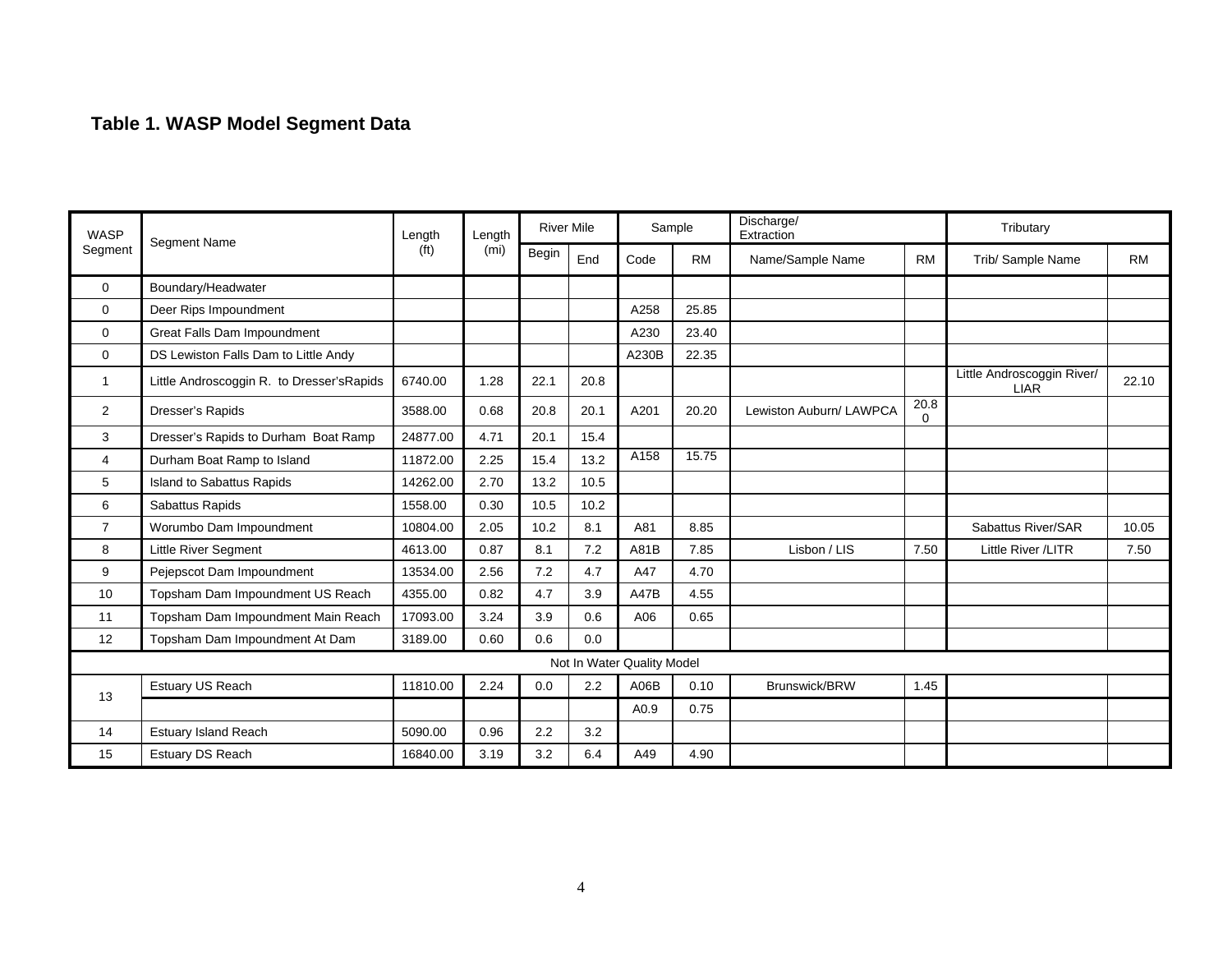### **River Hydraulics**

The river was divided into twelve discrete segments based on cross-sectional flow characteristics; depth, width, flow resistance, and channel grade. A map depicting these segments is shown in Appendix C. ARC GIS data, FEMA Flood Insurance Studies and Rate Maps for Brunswick, Durham, and Lewiston, and a Maine Inland Fisheries and Wildlife bathymetric survey were used to estimate these parameters for each segment and calibrated to the field measurements of depth and velocity made during sampling surveys.

## **Hydrology**

**Main Stem.** A USGS river gage (*USGS 01059000 Androscoggin River near Auburn, Maine*) located at river mile 20.7 was used for all main stem flow estimates during the July and August sampling periods (flow data from  $7/13^{th}$ , 15th,  $\&16^{th}$  and  $8/2^{nd}$ ,  $3^{rd}$ , and  $4^{th}$ ) and for 7Q10 flow. This station has approximately 100 years of record, but for the 7Q10 estimate, flow data was only extracted from 1963 to 2009 because 1963 was the last year of up-river log drives. See Table 2.

**Tributary Flow.** The Little Androscoggin River has a gage in South Paris (*USGS 01057000 Little Androscoggin River near South Paris, Maine*). Flow data for the Little Androscoggin at the confluence with the Androscoggin was proportionally increased from the South Paris gage values based on the increased watershed area for that river for both the July and August sampling periods and for the 7Q10 flow. See Table 2.

Neither the Sabattus nor the Little Rivers (WASP segments 7 and 8 respectively) are gaged rivers. Regression equations developed by USGS (*Estimating Monthly, Annual, and Low 7- Day, 10-Year Streamflows for Ungaged Rivers in Maine*, R. Dudley, USGS SI Report 2004- 5026) were used to calculate the 7Q10 flow for each of these rivers. The Androscoggin River gage data was used to determine the July and August sample period flows for Sabattus River and Little River by using the ratios of 7Q10 flows in the tributaries and the main stem.

**POTWs.** Flows for each POTW were provided for the sampling period and an average value for that period was used in the model. For the CWQC, the licensed maximum flow was used. See Table 3.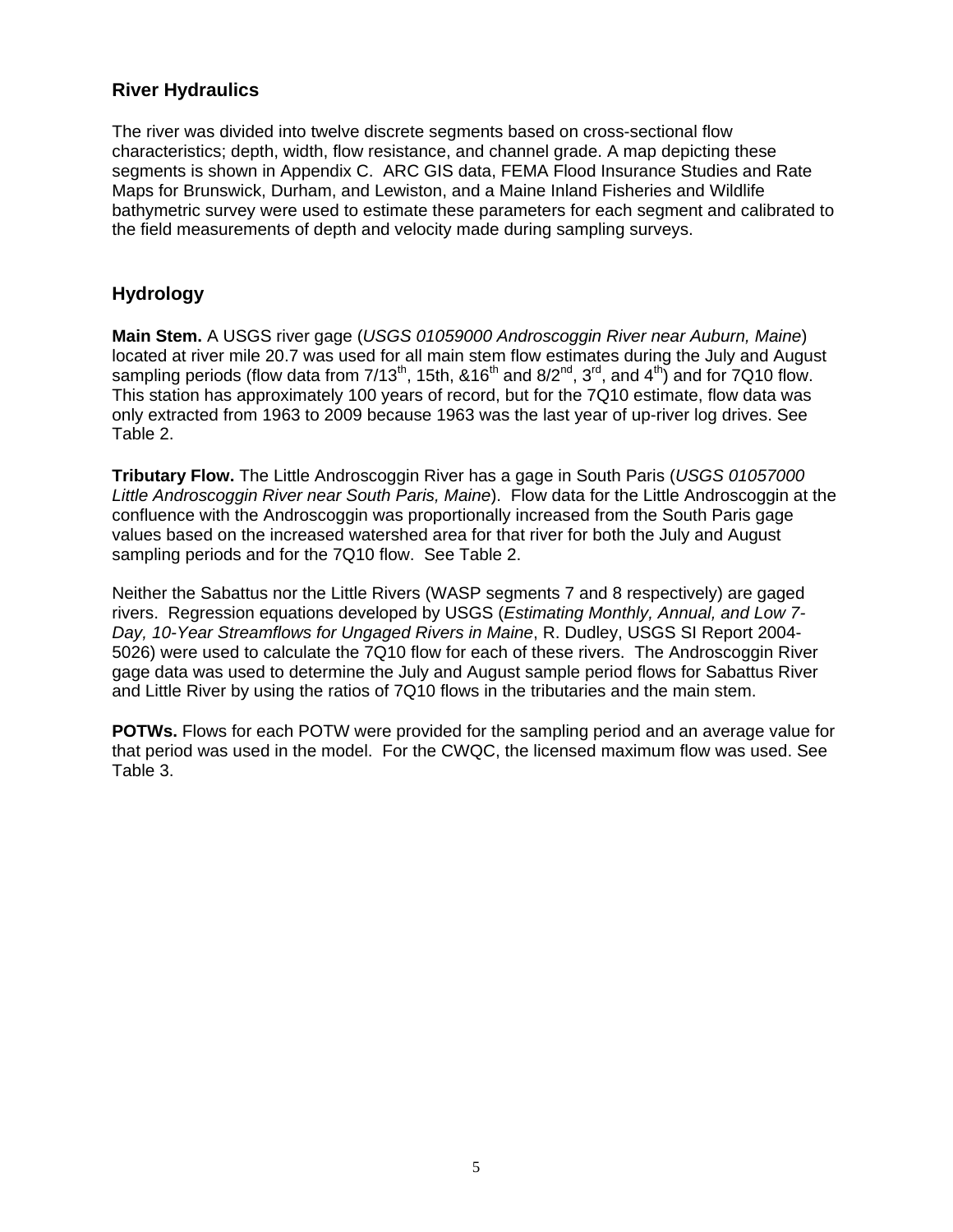**Table 2 River and Tributary Flows** 

|                                                             | <b>CFS</b> | <b>CMS</b> |
|-------------------------------------------------------------|------------|------------|
| July Average Flow used for Model Calibration                |            |            |
| <b>Androscoggin River</b>                                   | 2960       | 83.8       |
| <b>Little Androscoggin River</b>                            | 273        | 7.8        |
| <b>Sabattus River</b>                                       | 41         | 1.2        |
| <b>Little River</b>                                         | 11         | 0.3        |
| <b>August Average Flow used for Model Validation</b>        |            |            |
| <b>Androscoggin River</b>                                   | 2247       | 63.6       |
| <b>Little Androscoggin River</b>                            | 170.4      | 4.8        |
| <b>Sabattus River</b>                                       | 25.6       | 0.73       |
| <b>Little River</b>                                         | 7.0        | 0.20       |
| 7Q10 Flow used for Critical Water Quality Conditions (CWQC) |            |            |
| <b>Androscoggin River</b>                                   | 1548       | 43.8       |
| Little Androscoggin River                                   | 35.5       | 1.0        |
| <b>Sabattus River</b>                                       | 5          | 0.15       |
| <b>Little River</b>                                         | $1.5\,$    | 0.04       |

### **Table 3. POTW Flows**

|                                     | <b>CFS</b>                            | <b>MGD</b> | <b>CMS</b> |  |  |  |  |  |  |  |  |  |
|-------------------------------------|---------------------------------------|------------|------------|--|--|--|--|--|--|--|--|--|
| <b>July Sample Period (Average)</b> |                                       |            |            |  |  |  |  |  |  |  |  |  |
| <b>LAWPCA</b>                       | 13.30                                 | 8.61       | 0.38       |  |  |  |  |  |  |  |  |  |
| <b>LIS</b>                          | 0.85                                  | 0.55       | 0.02       |  |  |  |  |  |  |  |  |  |
| <b>BRW</b>                          | 3.08                                  | 1.99       | 0.09       |  |  |  |  |  |  |  |  |  |
|                                     | <b>August Sample Period (Average)</b> |            |            |  |  |  |  |  |  |  |  |  |
| <b>LAWPCA</b>                       | 13.14                                 | 8.49       | 0.37       |  |  |  |  |  |  |  |  |  |
| <b>LIS</b>                          | 0.74                                  | 0.48       | 0.02       |  |  |  |  |  |  |  |  |  |
| <b>BRW</b>                          | 3.02                                  | 1.95       | 0.09       |  |  |  |  |  |  |  |  |  |
|                                     | <b>Licensed Flow</b>                  |            |            |  |  |  |  |  |  |  |  |  |
| <b>LAWPCA</b>                       | 21.97                                 | 14.20      | 0.62       |  |  |  |  |  |  |  |  |  |
| LIS                                 | 3.13                                  | 2.03       | 0.09       |  |  |  |  |  |  |  |  |  |
| <b>BRW</b>                          | 5.96                                  | 3.85       | 0.17       |  |  |  |  |  |  |  |  |  |

### **Model Segment Parameters**

Ideally each river segment should have a sampling station at the downstream end in order to calibrate and verify the reactions occurring within that segment. Because of the prohibitive cost of doing so, model input parameters for segments without field sample data were generated by interpolation values from adjoining river segments. Table 4 lists WASP segments that include sampling station data.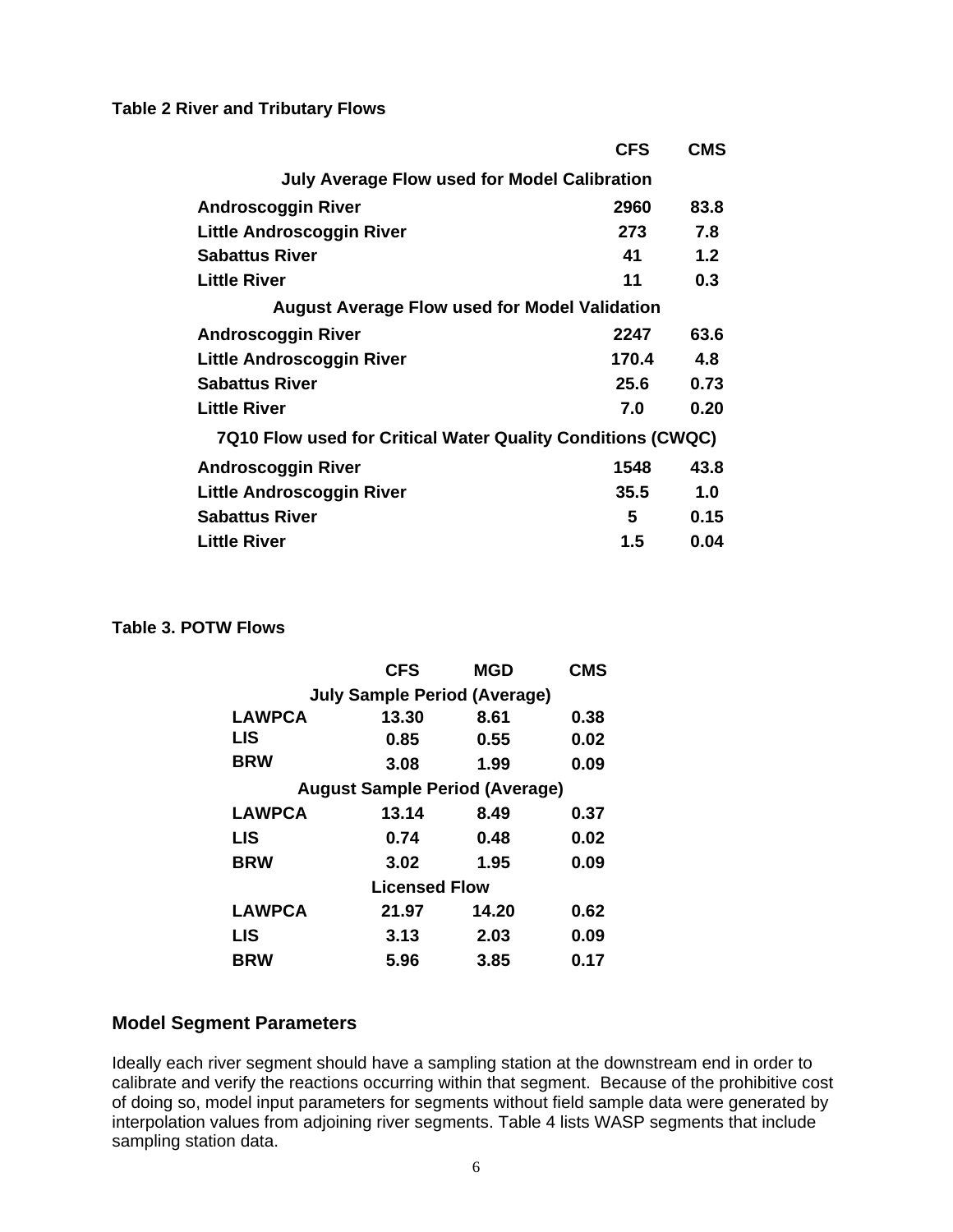| <b>WASP</b>    | <b>Sample</b>  |                |
|----------------|----------------|----------------|
| <b>Segment</b> | <b>Station</b> | <b>Comment</b> |
| $\mathbf{2}$   | A201           |                |
| 4              | A158           |                |
| 7              | A81            |                |
| 8              | A81B           | DO Only        |
| 9              | A47            |                |
| 10             | <b>A47B</b>    | DO Only        |
| 11             | A06            |                |

## **Table 4. WASP Model Segments with Field Survey Data Inputs**

Estimates of Sediment Oxygen Demand (SOD), reaeration rate and the percentage of benthic algae cover for each segment was estimated from observation and published and historic values for similar river systems in Maine. Adjustments to these values were made during model calibration to observed DO concentrations from the field survey.

## **Loadings**

Four segments receive daily external loadings of nutrients, BOD, and DO from upstream sources, tributaries and point discharges. Those segments are shown in Table 5.

### **Table 5. WASP Model Segments with Source Loadings**

| Segment | <b>Loading Source</b> |  |
|---------|-----------------------|--|
|---------|-----------------------|--|

- **1 Boundary, flow weighted from A230, A230B (DO only) and LIAR**
- **2 LAWPCA POTW Discharge**
- **7 Sabattus River**
- **8 LIS POTW Discharge and the Little River**

### **Calibration/Validation**

The July field survey data were used to calibrate the model. A plot of the DO (mg/L) readings is shown in Figure 1. The black line (init cond) is a plot of the average observed field readings. The three red line plots are the model results for maximum, average, and minimum daily readings.

The divergence in the mean observed to the mean modeled readings in segments 6 and 8 are expected. These two segments are sections with rapids and high reaeration rates that the model simulated, but were not measured, therefore not shown in the observed reading plot. The diurnal spread in DO in the model is comparable to the field data; this is shown in Figure 2 for the seven river segments that had sample stations.

The August field survey data were used to validate the calibration run. A plot of the DO (mg/L) readings is shown in Figure 3. In comparison to the July sample survey, August had a decrease in average flow of approximately 24 percent (2960 cfs to 2247 cfs) and an average water temperature decrease from 26.4°C to 25.0°C. Loadings from the POTWs were comparable with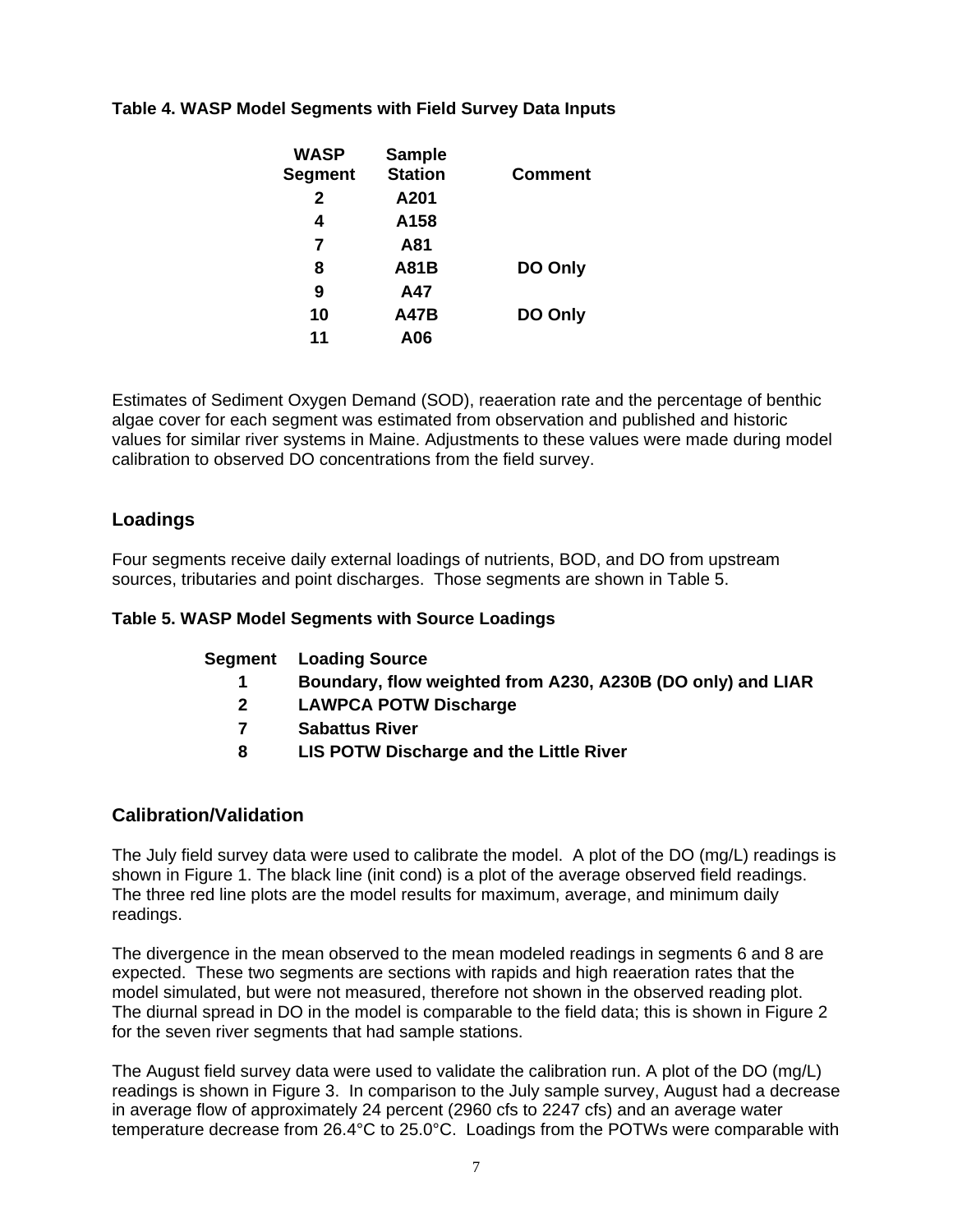July discharges. There is an unanticipated divergence in the July and August mean observed readings between segments 4 and 7 (corresponding to sample stations A158 -Durham Boat Ramp and A87-Worumbo impoundment). The July average DO readings decreased 0.14 mg/L between these stations and the initial model calibration run followed this same overall trend. But the August average DO readings increased by 0.15 mg/L between these stations. Any adjustment to the August validation run to demonstrate this increase upsets the July calibration run. Figure 3 compares the model run for August data to field measurements. Notice the difference between elevated field readings in segment 7 over modeled values. It was also observed that in the August field measurements the remaining downstream segments showed the same declining trend as July in average DO readings. Therefore, although the cause of this discrepancy between observed and modeled readings in the Worumbo impoundment has not been determined, it was determined to not be significant.



**Figure 1. Model Calibration - Dissolved Oxygen Concentrations**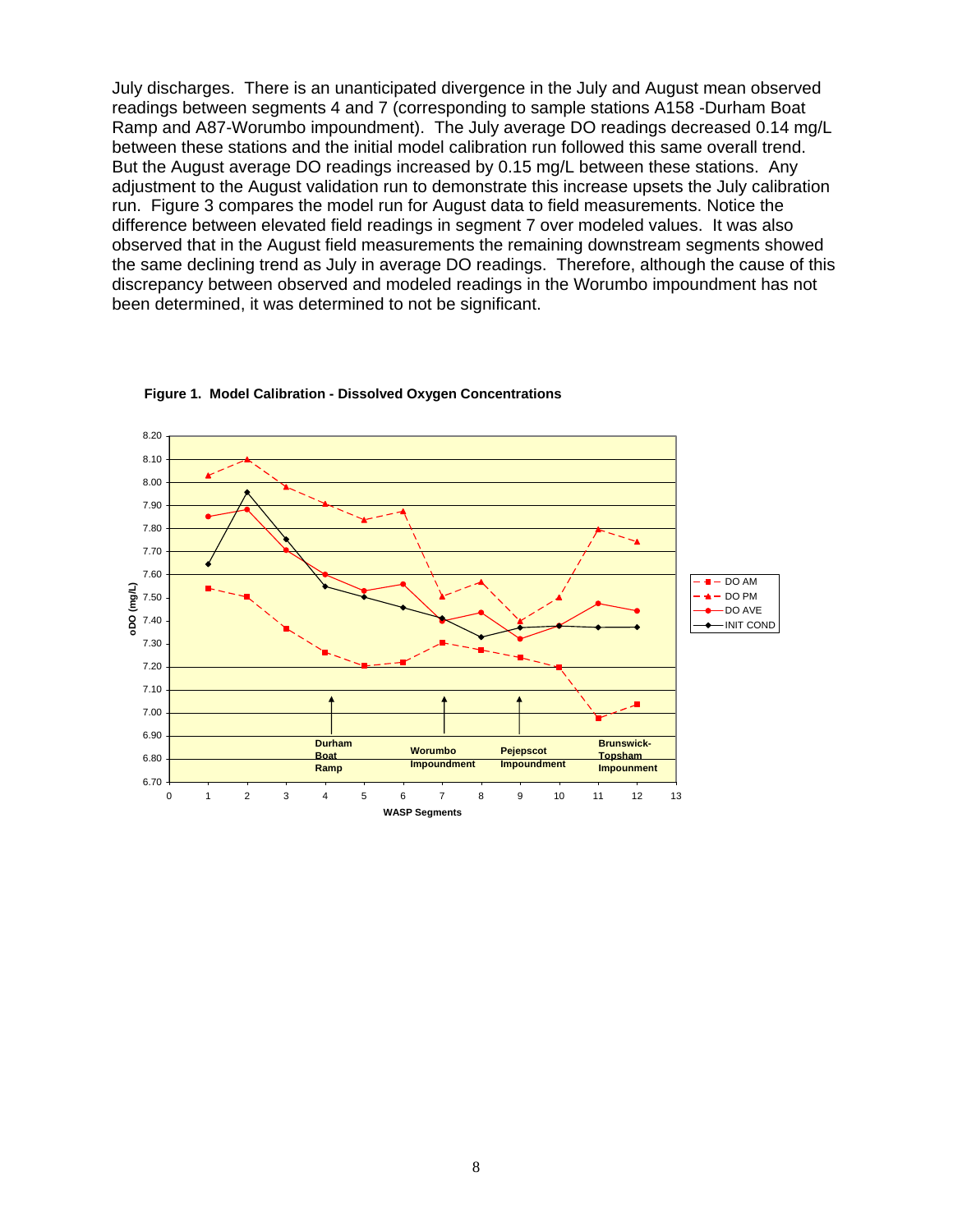

**Figure 2. July Calibration - Comparing Modeled to Field Survey readings of Dissolved Oxygen**

**Figure 3. August Validation - Compareing Modeled to Field Survey Reading of Dissolved Oxygen**

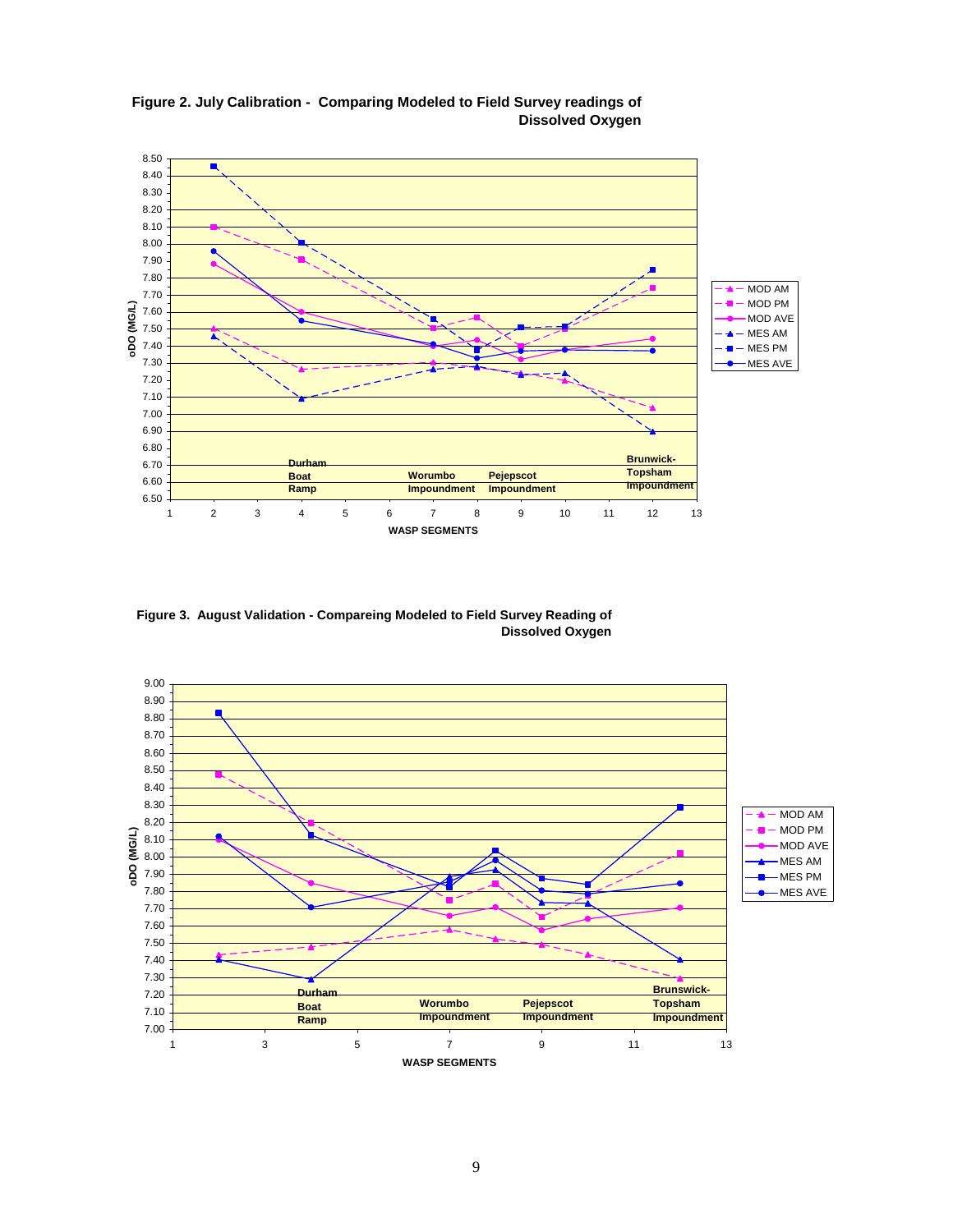# **Critical Water Quality Conditions Results**

### **River Model**

A CWQC model run was developed with 7Q10 flows for the main stem and all tributaries. The LAWPCA and Lisbon POTW discharges were set at their licensed flows and the licensed pollutant weekly maximum of 45 mg/L of BOD5. Note that BOD5 is not an input to the WASP program. The licensed BOD5 load is converted to CBODu by multiplying it by the ratio of measured CBODu:BOD5 from the July sample survey.

Upstream boundary loadings to segment 1 were developed by taking the July concentrations and applying them to the 7Q10 flows. Water temperatures from the July survey were used.

Results of the CWQC model run are shown in Figure 4. General trend of model matches calibration (July) run and the extent of the diurnal swing in each river segment is approximately equal to what was observed.

Plant respiration has the greatest effect on DO concentrations and early morning respiration drives values below 7.0 mg/L.

Segments 1, 2, 3 and 7 are the only segments that do not have DO concentrations below 7.0 mg/L.

The increased depth and volume in the impoundments behind the three dams diminish the reaeration rates in segments 7, 9, and 12 and depress the overall DO concentration. These impoundments also create slow moving segments that accumulate organic sediment, which also decreases the DO concentration. Worumbo and Pejepscot impoundments have a narrow diurnal range because of greater depths and the resulting low level and effect of benthic algae.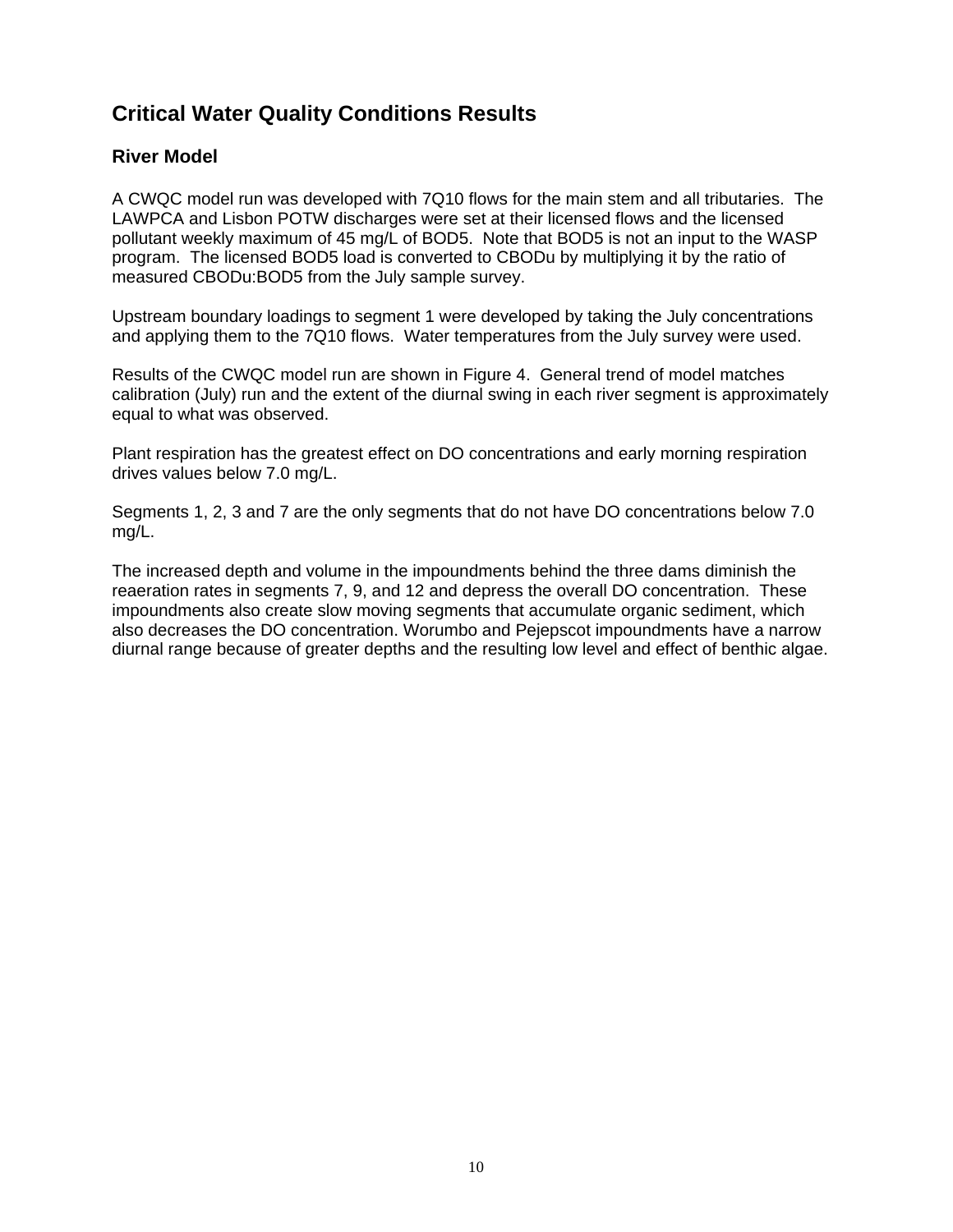

#### **Figure 4. Critical Water Quality Conditions - Dissolved Oxygen**

### **Tidal Segments**

The tidal segments of the lower Androscoggin River were evaluated by determining the impact of the licensed discharge from the Brunswick Sewer District at the daily tidal flow and low flow of the river.

Base volume within the segments were determined by averaging the mean lowest low (MLL) tide depths from the NOAA Tide Charts and multiplying that depth by a delineated surface area from the same charts. The annual tidal range through these segments varies slightly from the average of 4.0 feet. This volume, twice daily, was added to the MML volume along with the total daily volume of the 7Q10 discharge from segment 12. The CBOD concentration from the upstream CWQC model run is applied to this volume. To this the total daily volume from the Brunswick Sewer District POTW and licensed BOD5, converted to CBOD, was applied. This procedure was applied to the combined volumes of all three segments and also to segment 13 only.

Although measured DO readings during the sample surveys were at or slightly below 7.0 mg/L, a mass balance analysis showed little influence from the Brunswick Sewer District discharge. Low dissolved oxygen readings are attributed to BOD entering from upstream sources and incoming tides from Merrymeeting Bay. Sediment Oxygen Demand in the lower portion of Merrymeeting Bay is also a likely contributor to t these low DO readings.

When applied to the entire volume of the tidal river segments and to the segment that Brunswick Sewer District discharges to (segment 13 in table1), the increase in CBOD concentrations rose from a background of 4.80 mg/L to 4.91 and 5.18 mg/L respectively.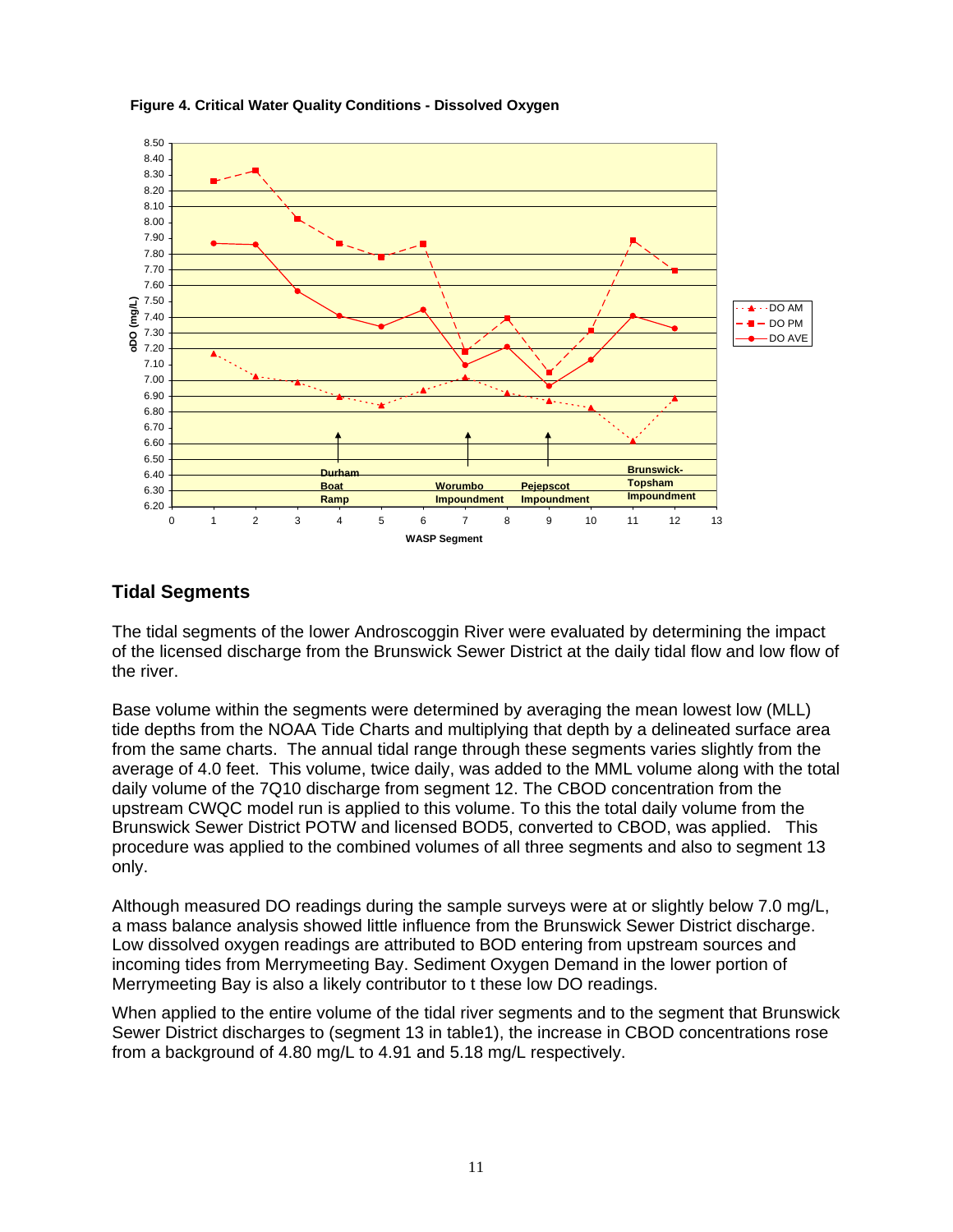## **Gulf Island Pond Oxygenation Project Effect**

The Gulf Island Pond Oxygenation Project (GIPOP) within that impoundment was installed to artificially introduce dissolved oxygen to Gulf Island Pond in order to meet the required class C standard for that segment of the river. It was operating during both sample surveys. Management of this facility is dependent on the incoming flow and water temperature readings. It is assumed that this facility has elevated the DO readings in the downstream impoundments of Deer Rips and Lewiston Falls Dam; sample stations A258 and A230 respectively. The input loading to the model segment 1 is the weighted average of the main stem and Little Androscoggin Rivers. It is assumed that GIPOP has an impact to the segments below Lewiston Falls, but how much can not be determined without further study.

The DO loading to segment 1 is based on an average concentration of 7.69 mg/L. In order to see what decreasing this concentration would have on the downstream segments; two scenarios were evaluated where the DO loading was adjusted downward to reflect the DO concentration of 7.0 mg/L and again for 5.0 mg/L.

Figures 5 and 6 show the results of these scenarios. There is a substantial initial decrease in DO concentration from the CWQC model run, with morning DO concentrations in segment 1, decreasing from 7.19 mg/L to 6.78, and 5.68 mg/L for both scenarios respectively. But concentrations then progressively increase downstream due to reaeration and photosynthesis from plant growth. Downstream of the Worumbo dam, in segment 9, the morning DO concentrations from these scenarios only decreased from 6.85 mg/L to 6.82 and 6.69 mg/L respectively.



#### **Figure 5. Upstream Dissolved Oxygen Preset to 7.0 mg/L**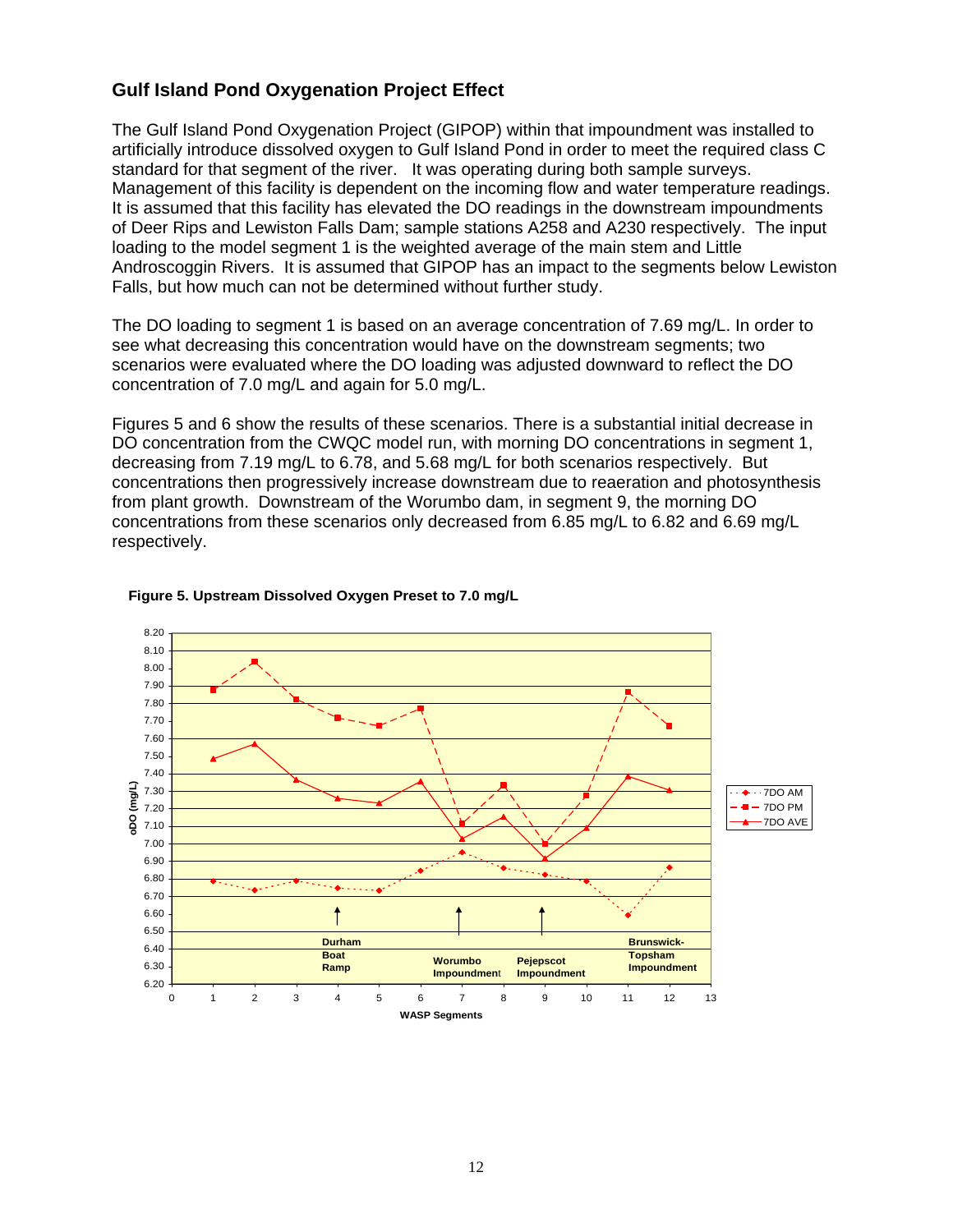

#### **Figure 6. Upstream Dissolved Oxygen Preset to 5.0 mg/L**

## **Effect of Upstream Nutrient Loading**

While developing the initial loadings for the model, it was observed that a nutrient loading from upstream sources is entering the boundary to the model segment 1. The effect of nutrient loading and algae metabolism can be shown by the difference in DO values between AM and PM readings. Differences greater than 1.0 mg/L were observed in the July and August data sets. In order to assess the relative impact of this loading of nutrients, BOD, and DO a CWQC model run was performed removing all loadings from the two POTWs.

The results of removing the POTW discharges on the concentration of DO are shown in Figure 7. The low DO value and diurnal range response was marginal. This can be attributed to the nutrient loading in the upstream boundary that provides adequate nutrients for phytoplankton and benthic algal growth.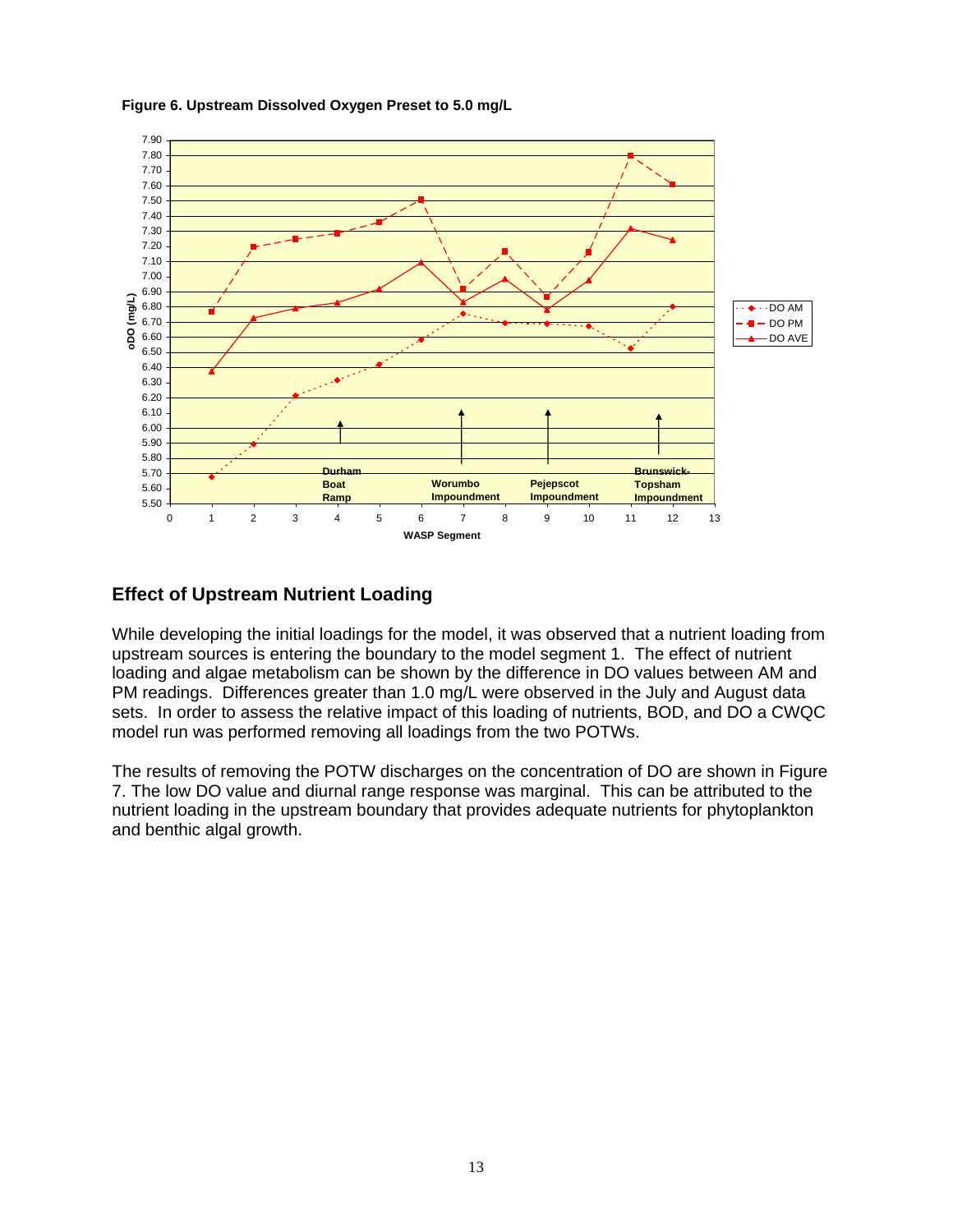

#### **Figure 7. Comparing Critical WQ Conditions with POTW Loads and without POTW Loads**

## **Sensitivity Analysis**

The 7Q10 model was evaluated for sensitivity of the model results to changes in basic parameter rates. Model runs were made with each rate increased 50% and decreased 50% one at a time and the impact on model predictions tabulated. The maximum responses are shown in Table 6 and they demonstrate parameter confidence.

|  | <b>Table 6. Sensitivity Analysis Results</b> |  |  |
|--|----------------------------------------------|--|--|
|--|----------------------------------------------|--|--|

|                             |                    | <b>Concentration Difference in mg/L</b> |                |  |  |  |
|-----------------------------|--------------------|-----------------------------------------|----------------|--|--|--|
| Condition                   | <b>Constituent</b> | <b>Maximum</b><br><b>Difference</b>     | <b>Segment</b> |  |  |  |
| Reaeration Rate, Ka +50%    | DO                 | 0.34                                    | 11             |  |  |  |
| Reaeration Rate, Ka -50%    | DO                 | $-0.67$                                 | 11             |  |  |  |
| Sediment Oxygen Demand +50% | DO                 | $-0.25$                                 | 9              |  |  |  |
| Sediment Oxygen Demand -50% | DO                 | 0.25                                    | 9              |  |  |  |
|                             | DO                 | $-0.21$                                 | 9              |  |  |  |
| CBOD Decay Rate, Kd +50%    | <b>CBOD</b>        | $-0.54$                                 | 12             |  |  |  |
|                             | DO.                | 0.25                                    | 9              |  |  |  |
| CBOD Decay Rate, Kd -50%    | CBOD               | 0.64                                    | 12             |  |  |  |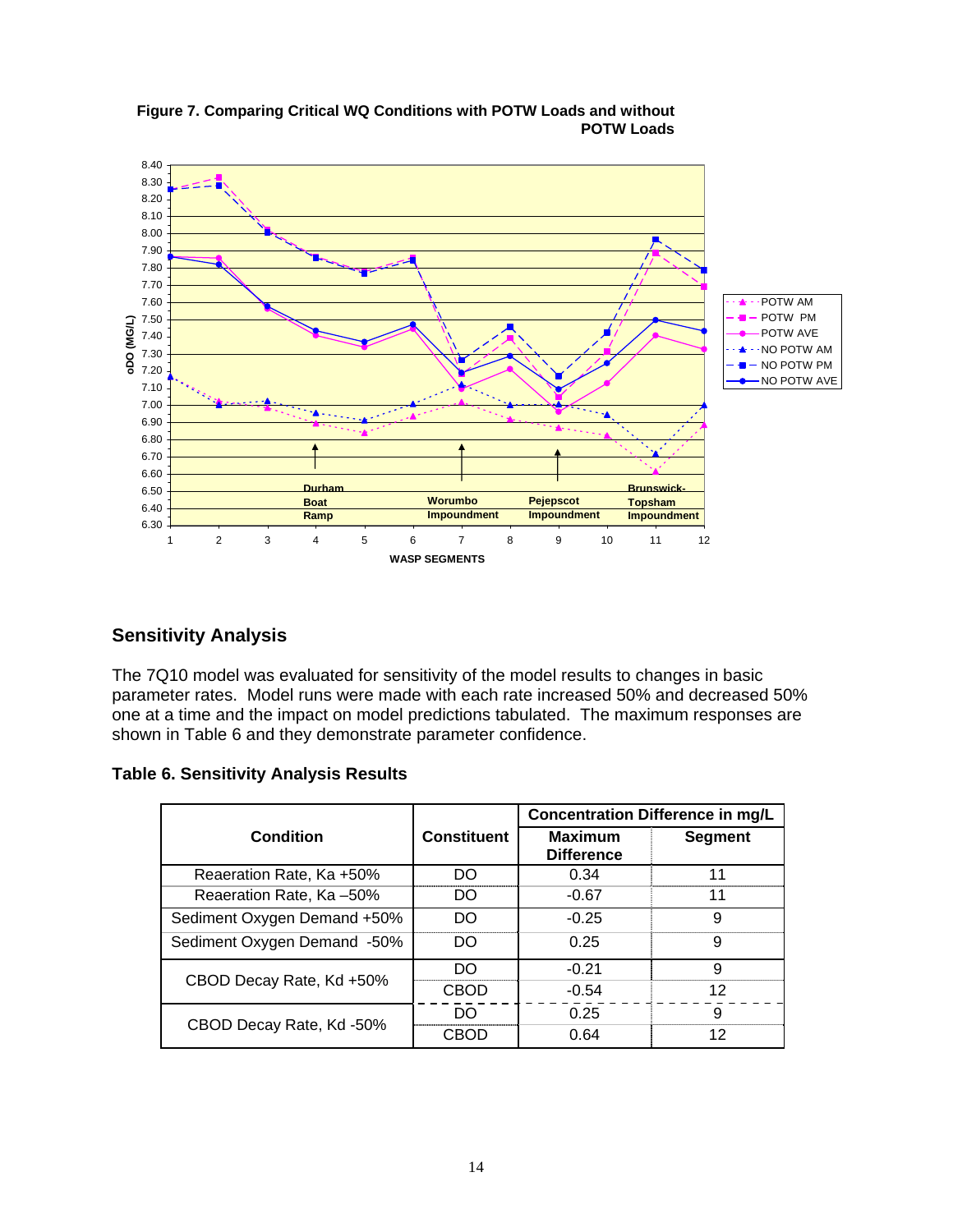## **Aquatic Life Classification Attainment Study**

An Aquatic Life Classification Attainment Study was performed at three sites within the river; within the impoundments of Pejepscot Dam and Brunswick-Topsham Dam downstream of the Pejepscot Dam. Rock sample baskets were installed and after approximately six weeks removed and assessed for organism type and population. The final report is included in Appendix D.

Both impoundment sites had aquatic communities that were more tolerant to organic pollution and siltation and met the Class C aquatic life standards. The site downstream of Pejepscot consisted of a good number of sensitive organisms and attained the Class B aquatic life criteria.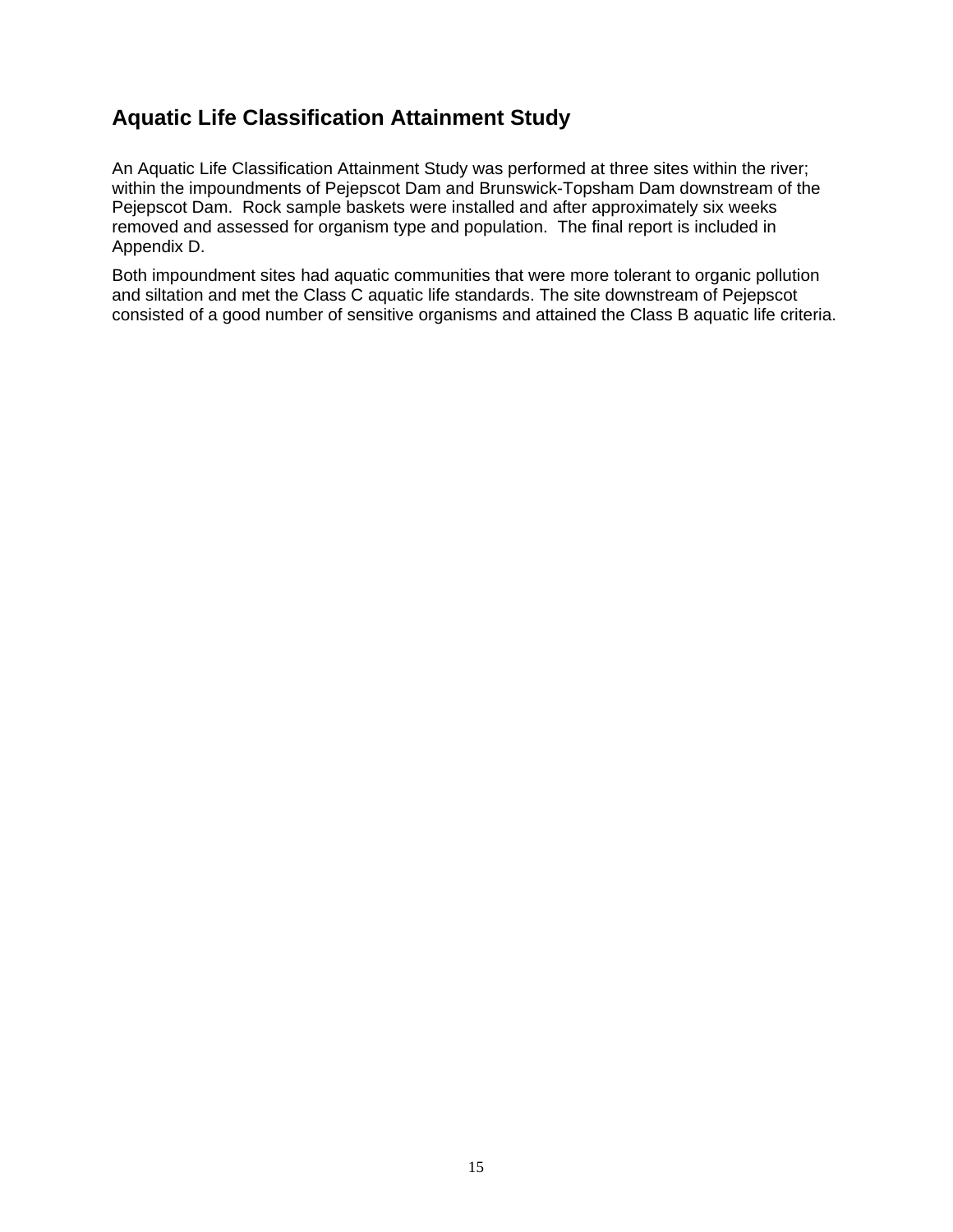# **Appendix A – Legislative Directive**

| HP0266 | First Regular Session - 124th Maine Legislature | LR 522 |
|--------|-------------------------------------------------|--------|
| LD 330 | C "A", Filing Number H-70                       | Item 2 |

### **Sec. 25. Lower Androscoggin River water quality sampling;**

**report; legislation.** The Department of Environmental Protection, with the assistance of and in consultation with volunteer river monitors, shall establish and implement a water quality sampling program for the lower Androscoggin River from Gulf Island Dam to the line formed by the extension of the Bath-Brunswick boundary across Merrymeeting Bay in a northwesterly direction.

1. Timing. The water quality sampling program must occur during the 2009 sampling season.

2. Purpose. The purpose of the water quality sampling program implemented under this section is to allow additional water quality data to be collected to determine if the section of the Androscoggin River from Worumbo Dam in Lisbon Falls to the line formed by the extension of the Bath-Brunswick boundary across Merrymeeting Bay in a northwesterly direction meets, or can reasonably be expected to meet, the criteria for reclassification from Class C to Class B.

3. Reclassification procedures. Unless the Department of Environmental Protection is unable to obtain the required monitoring data due to excessive rainfall or other unforeseen events, or unless the monitoring data indicate an upgrade is unwarranted, the department shall initiate the procedures for reclassification in accordance with the Maine Revised Statutes, Title 38, section 464, subsection 2 to upgrade the lower Androscoggin River from Worumbo Dam in Lisbon Falls to the line formed by the extension of the Bath-Brunswick boundary across Merrymeeting Bay in a northwesterly direction from Class C to Class B.

4. Report. By February 15, 2010, the Department of Environmental Protection shall submit a report, including recommendations and any necessary implementing legislation, in connection with the water quality sampling program required under this section to the Joint Standing Committee on Natural Resources.

5. Legislation authorized. The Joint Standing Committee on Natural Resources may report out legislation relating to the subject matter of this section to the Second Regular Session of the 124th Legislature.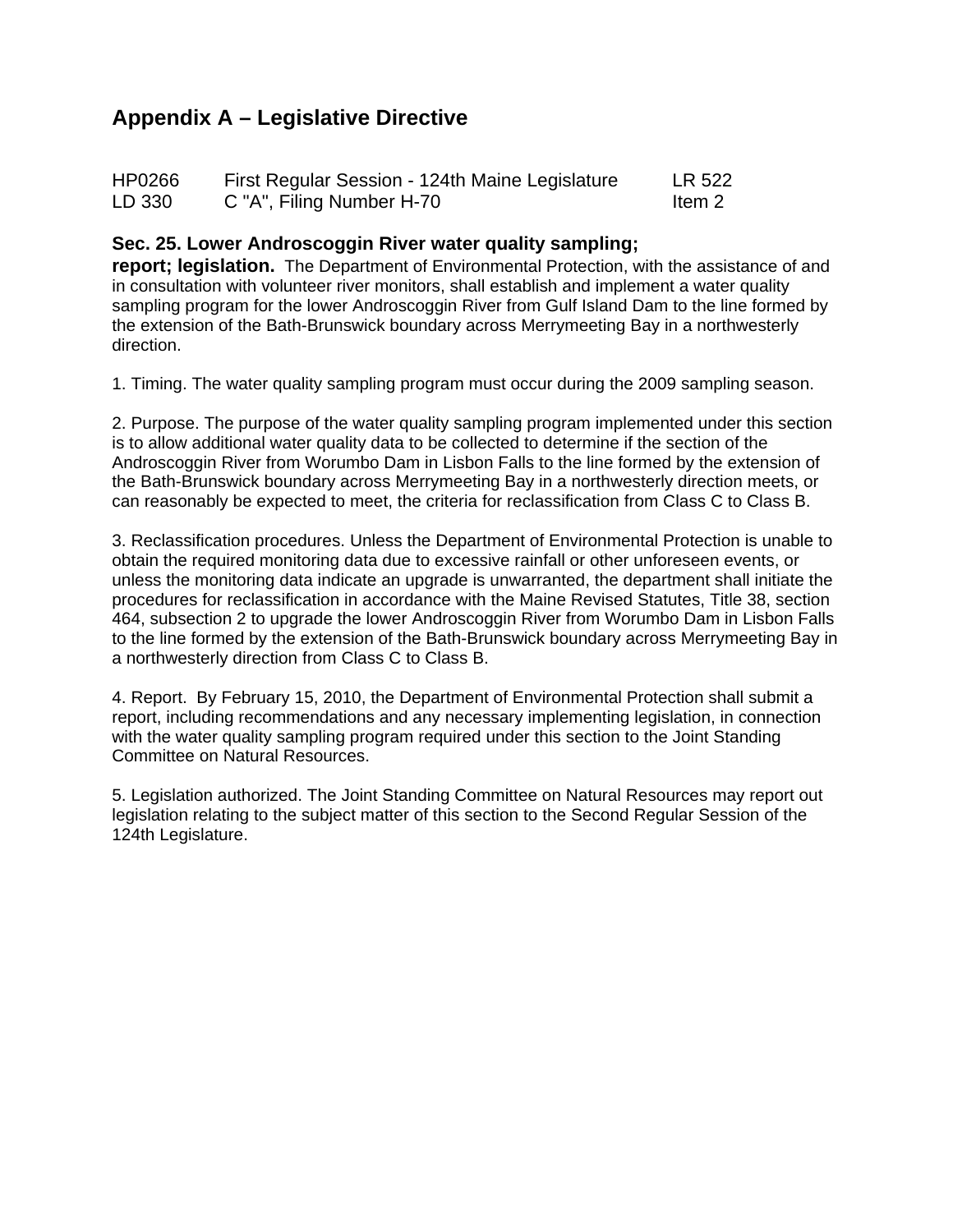# **Appendix B – Water Quality Survey Results**



## **Figure B1. Dissolved Oxygen Measured During July Survey.**



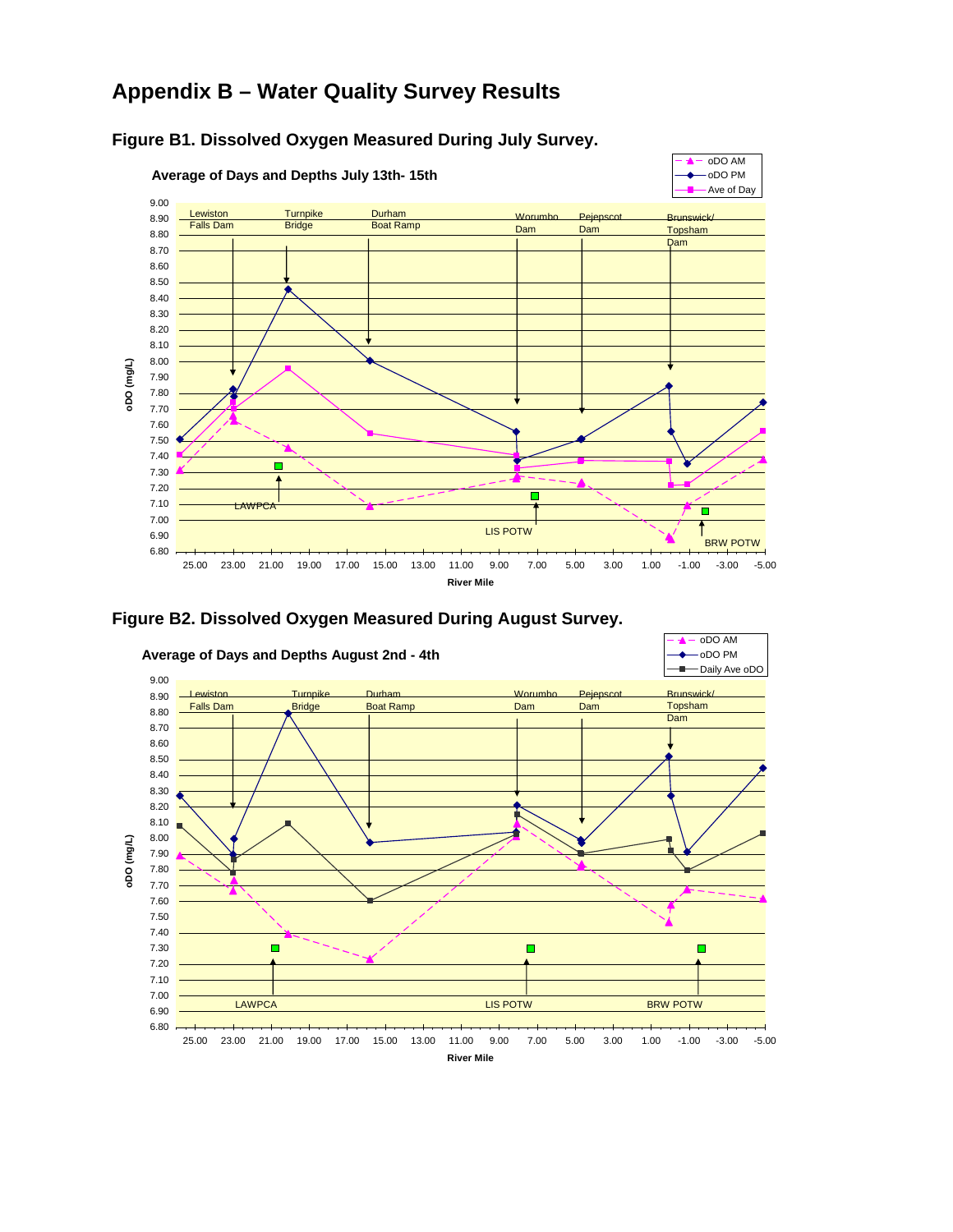|                |            | River       | Chl a $\circledcirc$ | <b>BOD60</b> | <b>BODu</b> | NOx-N | NH3-N | <b>TKN</b> | Org-N | <b>TP</b> | orthoP         | <b>NBOD</b> | <b>CBODu</b> | BOD <sub>5</sub> | E. COLI         |
|----------------|------------|-------------|----------------------|--------------|-------------|-------|-------|------------|-------|-----------|----------------|-------------|--------------|------------------|-----------------|
| <b>Station</b> | Date       | <b>Mile</b> | mg/l                 | mg/l         | mg/l        | mg/l  | mg/l  | mg/l       | mg/l  | mg/l      | ug/l           | mg/l        | mg/l         | mg/l             | MPN/100ML       |
|                | 07/13/2010 | 25.8        | 0.0017               | 3.9          | 4.49        | 0.02  | 0.07  | 0.4        | 0.33  | 0.021     | 5              | 0.650       | 3.84         | <b>NA</b>        | <b>NA</b>       |
| A258           | 07/15/2010 | 25.8        | 0.0033               | 5.7          | 5.85        | 0.03  | 0.08  | 0.5        | 0.42  | 0.021     | $\overline{4}$ | 1.126       | 4.73         | <b>NA</b>        | 58              |
|                | 07/16/2010 | 25.8        | 0.0019               | 5.4          | 5.58        | 0.03  | 0.08  | 0.4        | 0.32  | 0.019     | 3              | 0.953       | 4.63         | <b>NA</b>        | 42              |
|                | 07/13/2010 | 23.0        | 0.0019               | 4.1          | 4.61        | 0.02  | 0.07  | 0.3        | 0.23  | 0.022     | 5              | 0.563       | 4.05         | <b>NA</b>        | 108             |
| A230           | 07/15/2010 | 23.0        | 0.0025               | 4.7          | 4.91        | 0.04  | 0.07  | 0.3        | 0.23  | 0.020     | 4              | 0.736       | 4.17         | <b>NA</b>        | 86              |
|                | 07/16/2010 | 23.0        | 0.0019               | 5.0          | 5.21        | 0.04  | 0.08  | 0.4        | 0.32  | 0.018     | 3              | 0.650       | 4.56         | <b>NA</b>        | 45              |
|                | 07/13/2010 | 20.1        | 0.0028               | 4.4          | 4.88        | 0.05  | 0.06  | 0.4        | 0.34  | 0.029     | $\overline{7}$ | 0.650       | 4.23         | <b>NA</b>        | 57              |
| A201           | 07/15/2010 | 20.1        | 0.0019               | 5.0          | 4.99        | 0.06  | 0.07  | 0.4        | 0.33  | 0.021     | 5              | 0.866       | 4.13         | <b>NA</b>        | 108             |
|                | 07/16/2010 | 20.1        | 0.0028               | 5.3          | 5.81        | 0.06  | 0.08  | 0.4        | 0.32  | 0.029     | 4              | 0.823       | 4.99         | <b>NA</b>        | 64              |
|                | 07/13/2010 | 15.8        | 0.0028               | 4.8          | 5.06        | 0.07  | 0.06  | 0.4        | 0.34  | 0.047     | 11             | 0.693       | 4.37         | <b>NA</b>        | <b>NA</b>       |
| A158           | 07/15/2010 | 15.8        | 0.0025               | 4.3          | 4.65        | 0.08  | 0.07  | 0.4        | 0.33  | 0.021     | 6              | 0.606       | 4.05         | <b>NA</b>        | 90              |
|                | 07/16/2010 | 15.8        | 0.0025               | 4.5          | 4.69        | 0.08  | 0.06  | 0.3        | 0.24  | 0.021     | 4              | 0.563       | 4.13         | <b>NA</b>        | 66              |
|                | 07/13/2010 | 8.1         | 0.0030               | 4.0          | 4.61        | 0.08  | 0.03  | 0.3        | 0.27  | 0.020     | $\mathbf{2}$   | 0.563       | 4.05         | <b>NA</b>        | <b>NA</b>       |
| A81            | 07/15/2010 | 8.1         | 0.0030               | 4.2          | 4.93        | 0.09  | 0.06  | 0.3        | 0.24  | 0.026     | 6              | 0.563       | 4.36         | <b>NA</b>        | 248             |
|                | 07/16/2010 | 8.1         | 0.0025               | 4.1          | 4.64        | 0.08  | 0.03  | 0.3        | 0.27  | 0.020     | 3              | 0.476       | 4.17         | <b>NA</b>        | 30 <sup>°</sup> |
|                | 07/13/2010 | 4.7         | 0.0030               | 3.9          | 4.45        | 0.09  | 0.03  | 0.3        | 0.27  | 0.038     | 8              | 0.433       | 4.02         | NA               | 32              |
| A47            | 07/15/2010 | 4.7         | 0.0028               | 3.9          | 4.46        | 0.10  | 0.14  | 0.4        | 0.26  | 0.021     | 6              | 0.390       | 4.07         | <b>NA</b>        | 52              |
|                | 07/16/2010 | 4.7         | 0.0028               | 4.5          | 4.98        | 0.10  | 0.04  | 0.4        | 0.36  | 0.026     | 6              | 0.563       | 4.42         | <b>NA</b>        | 46              |
|                | 07/13/2010 | 0.6         | 0.0041               | 3.7          | 4.28        | 0.10  | 0.02  | 0.3        | 0.28  | 0.023     | 4              | 0.476       | 3.81         | <b>NA</b>        | 36              |
| A06            | 07/15/2010 | 0.6         | 0.0028               | 3.6          | 4.52        | 0.10  | 0.03  | 0.3        | 0.27  | 0.020     | 5              | 0.390       | 4.13         | <b>NA</b>        | 36              |
|                | 07/16/2010 | 0.6         | 0.0025               | 4.0          | 4.90        | 0.11  | 0.04  | 0.3        | 0.26  | 0.021     | 6              | 0.520       | 4.38         | <b>NA</b>        | 55              |
|                | 07/13/2010 | $-0.9$      | 0.0039               | 3.8          | 4.35        | 0.10  | 0.02  | 0.3        | 0.28  | 0.023     | 4              | 0.476       | 3.88         | <b>NA</b>        | 60              |
| A-09           | 07/15/2010 | $-0.9$      | 0.0033               | 3.7          | 4.30        | 0.10  | 0.03  | 0.3        | 0.27  | 0.020     | 4              | 0.390       | 3.91         | NA               | 42              |
|                | 07/16/2010 | $-0.9$      | 0.0030               | 4.0          | 4.44        | 0.10  | 0.03  | 0.3        | 0.27  | 0.021     | 4              | 0.520       | 3.92         | <b>NA</b>        | 37              |
|                | 07/13/2010 | $-4.9$      | 0.0050               | 3.8          | 4.42        | 0.12  | 0.02  | 0.3        | 0.28  | 0.027     | 5              | 0.476       | 3.94         | NA               | 56              |
| A-49           | 07/15/2010 | $-4.9$      | 0.0146               | 5.2          | 5.69        | 0.09  | 0.01  | 0.4        | 0.39  | 0.041     | 3              | 0.650       | 5.04         | <b>NA</b>        | 44              |
|                | 07/16/2010 | $-4.9$      | 0.0152               | 6.9          | 7.07        | 0.06  | 0.01  | 0.5        | 0.49  | 0.040     | 3              | 0.996       | 6.07         | <b>NA</b>        | 23              |
|                |            |             |                      |              |             |       |       |            |       |           |                |             |              |                  |                 |

**Table B1. Laboratory Data from July Field Survey** 

**Color Code Question value**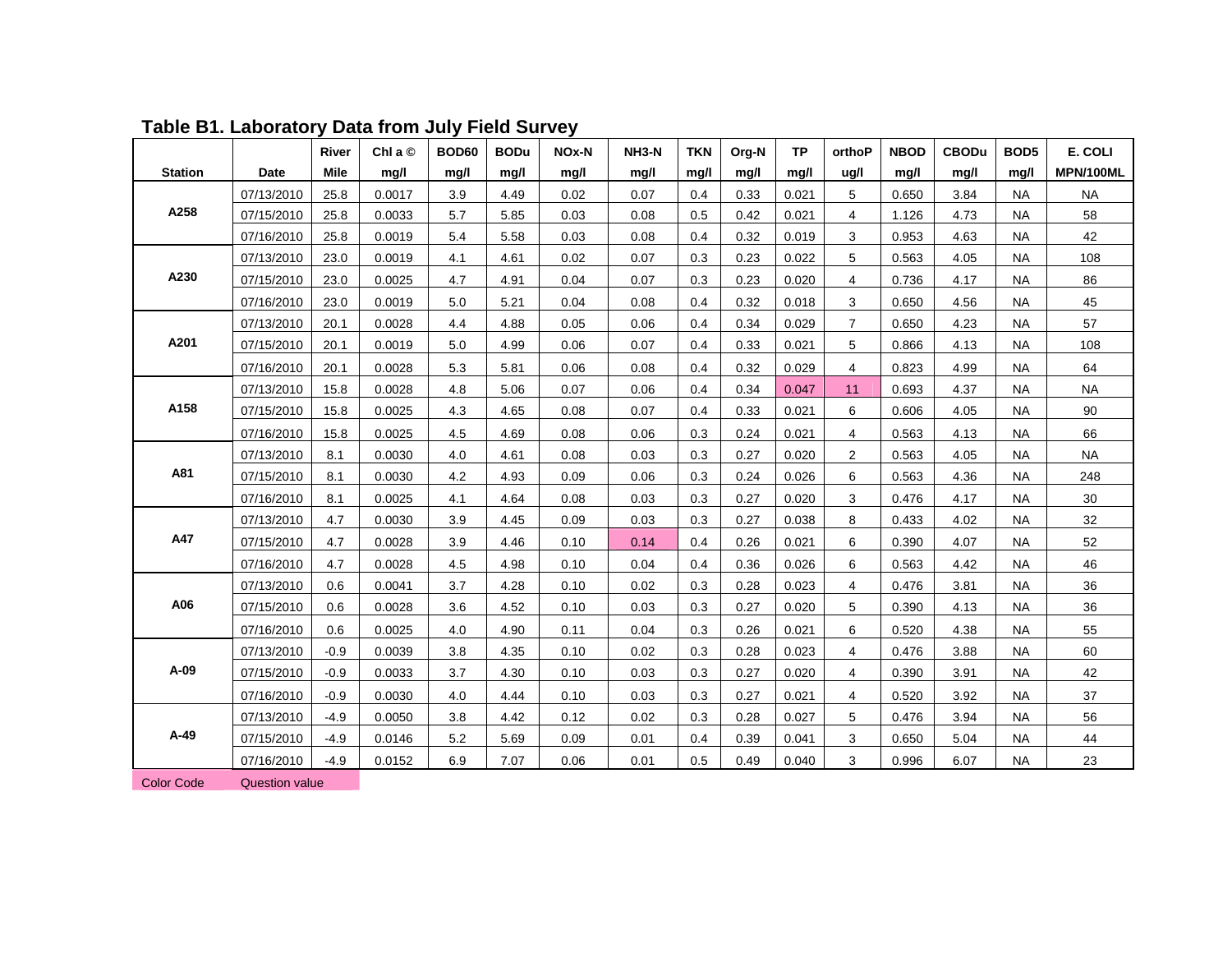|                                           |                       | <b>River</b> | Chl a $\circledcirc$ | <b>BOD60</b> | <b>BODu</b> | NOx-N | $NH3-N$ | <b>TKN</b> | Org-N     | <b>TP</b> | orthoP | <b>NBOD</b> | <b>CBODu</b> | BOD <sub>5</sub> | E. COLI   |
|-------------------------------------------|-----------------------|--------------|----------------------|--------------|-------------|-------|---------|------------|-----------|-----------|--------|-------------|--------------|------------------|-----------|
| <b>Station</b>                            | Date                  | <b>Mile</b>  | mg/l                 | mg/l         | mg/l        | mg/l  | mg/l    | mg/l       | mg/l      | mg/l      | ug/l   | mg/l        | mg/l         | mg/l             | MPN/100ML |
|                                           | 07/13/2010            | 22.1         | 0.0025               | 3.1          | 3.33        | 0.13  | NA.     | 0.3        | <b>NA</b> | 0.021     | 4      | 0.346       | 2.98         | <b>NA</b>        |           |
| <b>LIAR</b>                               | 07/15/2010            | 22.1         | 0.0036               | 3.2          | 3.63        | 0.14  | 0.01    | 0.3        | 0.29      | 0.019     | 3      | 0.390       | 3.24         | <b>NA</b>        | 93        |
|                                           | 07/16/2010            | 22.1         | 0.0028               | 3.5          | 3.77        | 0.14  | 0.02    | 0.3        | 0.28      | 0.019     | 3      | 0.390       | 3.38         | <b>NA</b>        | 38        |
|                                           | 07/13/2010            | 10.1         | 0.0039               | 5.1          | 5.67        | 0.20  | 0.03    | 0.4        | 0.37      | 0.042     | 9      | 0.650       | 5.02         | <b>NA</b>        |           |
| <b>SAR</b>                                | 07/15/2010            | 10.1         | 0.0047               | 5.6          | 5.91        | 0.19  | 0.02    | 0.5        | 0.48      | 0.045     | 9      | 0.736       | 5.17         | <b>NA</b>        | 148       |
|                                           | 07/16/2010            | 10.1         | 0.0044               | 6.0          | 6.39        | 0.19  | 0.03    | 0.5        | 0.47      | 0.076     | 9      | 0.779       | 5.61         | <b>NA</b>        | 80        |
|                                           | 07/13/2010            | 7.5          | 0.0028               | 5.0          | 5.62        | 0.20  | 0.03    | 0.5        | 0.47      | 0.040     | 6      | 0.606       | 5.01         | <b>NA</b>        |           |
| <b>LITR</b>                               | 07/15/2010            | 7.5          | 0.0033               | 5.5          | 5.99        | 0.15  | 0.03    | 0.5        | 0.47      | 0.051     | 5      | 0.650       | 5.34         | <b>NA</b>        | 651       |
|                                           | 07/16/2010            | 7.5          | 0.0025               | 5.4          | 5.96        | 0.16  | 0.02    | 0.5        | 0.48      | 0.038     | 5      | 0.563       | 5.39         | <b>NA</b>        | 219       |
|                                           | 07/13/2010            | 20.2         |                      | 55.0         | 55.15       | 1.30  | 7.30    | 9.1        | 1.8       | 1.100     | 930    | 33.341      | 21.81        | 7.6              | <b>NA</b> |
|                                           | 07/14/2010            | 20.2         |                      | 52.0         | 57.54       | 1.70  | 7.40    | 9.9        | 2.5       | 1.200     | 970    | 32.475      | 25.06        | 11               | <b>NA</b> |
|                                           | 07/15/2010            | 20.2         |                      | 56.0         | 59.84       | 1.30  | 6.20    | 8.9        | 2.7       | 1.100     | 690    | 29.877      | 29.96        | 15               | <b>NA</b> |
| <b>LAWPCA</b><br><b>LIS</b><br><b>BRW</b> | 07/16/2010            | 20.2         |                      |              |             |       |         |            |           | 0.890     | 650    |             |              |                  | <b>NA</b> |
|                                           | 07/13/2010            | 7.5          |                      | 17.0         | 19.14       | 13.00 | 0.28    | 1.0        | 0.72      | 2.900     | 2700   | 4.330       | 14.81        | 3                | <b>NA</b> |
|                                           | 07/14/2010            | 7.5          |                      | 20.0         | 24.22       | 13.00 | 0.33    | 0.5        | 0.17      | 3.000     | 2800   | 4.330       | 19.89        | 3.9              | <b>NA</b> |
|                                           | 07/15/2010            | 7.5          |                      | 20.0         | 22.47       | 11.00 | 0.42    | 1.3        | 0.88      | 2.900     | 2600   | 4.330       | 18.14        | 4.2              | <b>NA</b> |
|                                           | 07/16/2010            | 7.5          |                      |              |             |       |         |            |           | 2.800     | 2400   |             |              |                  | <b>NA</b> |
|                                           | 07/13/2010            | $-1.5$       |                      | 46.0         | 45.26       | 20.00 | 0.15    | 1.5        | 1.35      | 4.400     | 3800   | 8.660       | 36.60        | 10               | <b>NA</b> |
|                                           | 07/14/2010            | $-1.5$       |                      | 39.0         | 40.92       | 22.00 | 0.10    | 2.1        | 2         | 4.200     | 3700   | 4.330       | 36.59        | 12               | <b>NA</b> |
|                                           | 07/15/2010            | $-1.5$       |                      | 41.0         | 41.45       | 23.00 | 0.07    | U          | <b>NA</b> | 4.100     | 3600   | 4.330       | 37.12        | 10               | NA        |
|                                           | 07/16/2010            | $-1.5$       |                      |              |             |       |         |            |           | 4.500     | 4000   |             |              |                  | <b>NA</b> |
| <b>Color Code</b>                         | <b>Question value</b> |              |                      |              |             |       |         |            |           |           |        |             |              |                  |           |

**Table B1. (continued) Laboratory Data from July Field Survey**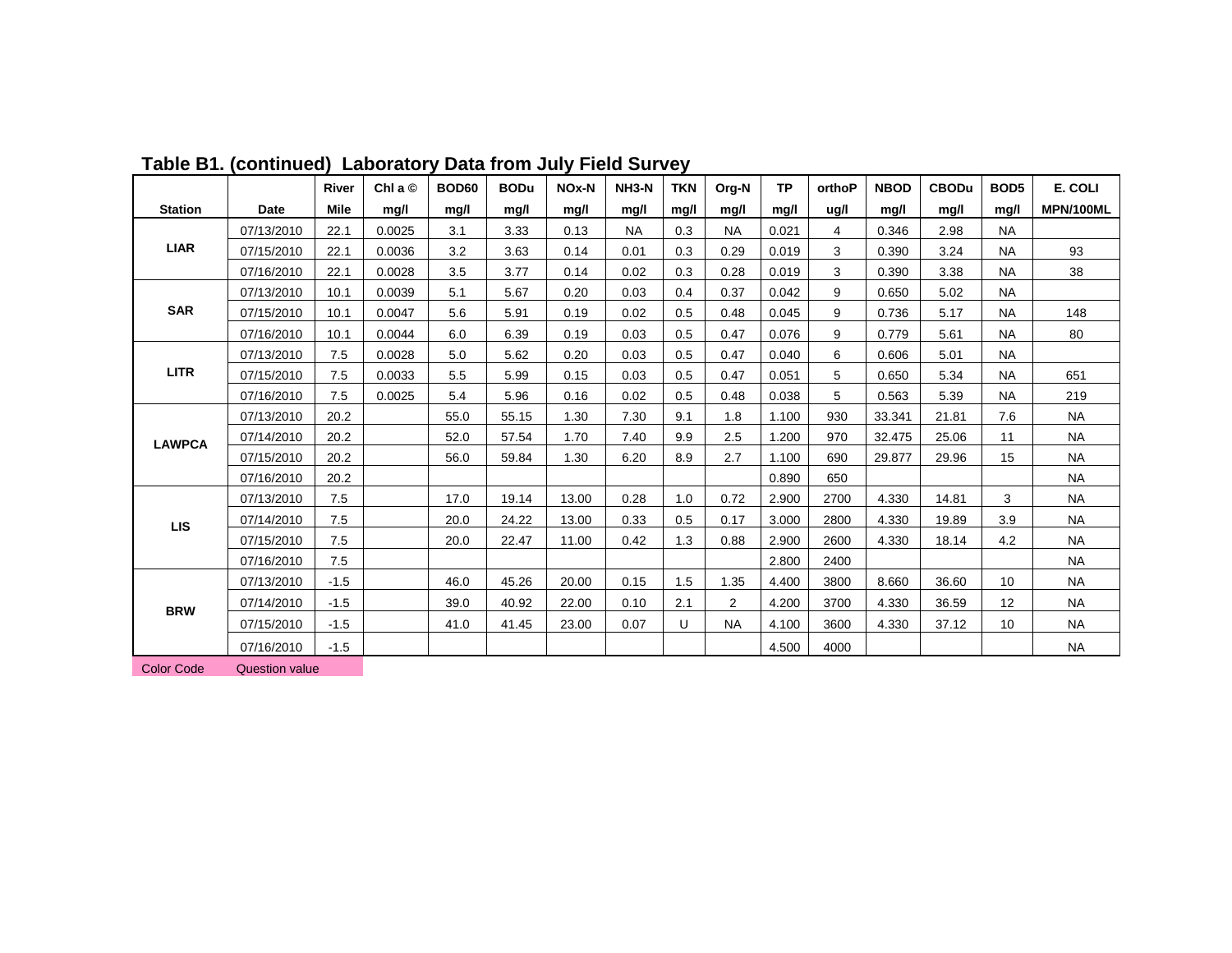|                   |                       | River       | Chl a $\circledcirc$ | <b>BOD60</b> | <b>BODu</b> | NOx-N | NH3-N     | <b>TKN</b> | Org-N     | <b>TP</b> | orthoP         | <b>NBOD</b> | <b>CBODu</b> | BOD <sub>5</sub> | E. COLI        |
|-------------------|-----------------------|-------------|----------------------|--------------|-------------|-------|-----------|------------|-----------|-----------|----------------|-------------|--------------|------------------|----------------|
| <b>Station</b>    | Date                  | <b>Mile</b> | mq/l                 | mg/l         | mg/l        | mg/l  | mg/l      | mg/l       | mg/l      | mg/l      | ug/l           | mg/l        | mq/l         | mg/l             | MPN/100ML      |
| A258              | 08/02/2010            | 25.8        | 0.0030               | 4.0          | 5.90        | 0.05  | 0.05      | 0.4        | 0.35      | 0.018     | 3              | 0.650       | 5.25         | NA.              | 29             |
|                   | 08/03/2010            | 25.8        | 0.0028               | 3.8          | 3.97        | 0.05  | 0.04      | 0.3        | 0.26      | 0.018     | $\mathbf{1}$   | 0.606       | 3.37         | <b>NA</b>        | 26             |
|                   | 08/04/2010            | 25.8        | 0.0036               | 3.1          | 6.91        | 0.04  | 0.05      | 0.3        | 0.25      | 0.019     | 2              | 0.520       | 6.39         | <b>NA</b>        | 14             |
| A230              | 08/02/2010            | 23.0        | 0.0033               | 4.0          | 4.30        | 0.05  | 0.05      | 0.4        | 0.35      | 0.017     | $\overline{c}$ | 0.606       | 3.69         | <b>NA</b>        | 37             |
|                   | 08/03/2010            | 23.0        | 0.0033               | 3.8          | 4.13        | 0.05  | 0.04      | 0.3        | 0.26      | 0.016     | 2              | 0.563       | 3.57         | <b>NA</b>        | 26             |
|                   | 08/04/2010            | 23.0        | 0.0033               | 2.9          | 6.46        | 0.05  | 0.05      | 0.3        | 0.25      | 0.016     | $\overline{2}$ | 0.433       | 6.03         | <b>NA</b>        | 28             |
| A201              | 08/02/2010            | 20.1        | 0.0033               | 3.5          | 3.93        | 0.07  | 0.06      | 0.4        | 0.34      | 0.020     | 5              | 0.606       | 3.32         | <b>NA</b>        | 102            |
|                   | 08/03/2010            | 20.1        | 0.0030               | 4.7          | 4.96        | 0.07  | 0.07      | 0.4        | 0.33      | 0.023     | $\overline{7}$ | 0.866       | 4.09         | <b>NA</b>        | 131            |
|                   | 08/04/2010            | 20.1        | 0.0030               | 3.1          | 9.77        | 0.06  | 0.06      | 0.4        | 0.34      | 0.017     | 3              | 0.476       | 9.29         | <b>NA</b>        | 57             |
| A158              | 08/02/2010            | 15.8        | 0.0033               | 3.6          | 4.11        | 0.09  | 0.04      | 0.4        | 0.36      | 0.019     | 3              | 0.476       | 3.63         | <b>NA</b>        | 50             |
|                   | 08/03/2010            | 15.8        | 0.0028               | 3.4          | 3.80        | 0.09  | 0.05      | 0.3        | 0.25      | 0.038     | 4              | 0.476       | 3.32         | NA.              | 52             |
|                   | 08/04/2010            | 15.8        | 0.0036               | 3.1          | 5.72        | 0.08  | 0.05      | 0.4        | 0.35      | 0.021     | 3              | 0.563       | 5.16         | <b>NA</b>        | 49             |
| A81               | 08/02/2010            | 8.1         | 0.0039               | 3.7          | 4.08        | 0.08  | 0.01      | 0.3        | 0.29      | 0.020     | 3              | 0.433       | 3.65         | NA.              | 20             |
|                   | 08/03/2010            | 8.1         | 0.0036               | 3.8          | 4.31        | 0.08  | 0.01      | 0.3        | 0.29      | 0.023     | 5              | 0.476       | 3.83         | <b>NA</b>        | 16             |
|                   | 08/04/2010            | 8.1         | 0.0041               | 3.6          | 6.95        | 0.09  | 0.02      | 0.3        | 0.28      | 0.020     | $\overline{2}$ | 0.606       | 6.34         | NA               | 32             |
| A47               | 08/02/2010            | 4.7         | 0.0050               | 3.5          | 3.93        | 0.09  | 0.01      | 0.3        | 0.29      | 0.019     | 2              | 0.346       | 3.59         | <b>NA</b>        | 11             |
|                   | 08/03/2010            | 4.7         | 0.0044               | 3.8          | 4.57        | 0.09  | 0.01      | 0.3        | 0.29      | 0.019     | 2              | 0.433       | 4.13         | <b>NA</b>        | 8              |
|                   | 08/04/2010            | 4.7         | 0.0052               | 3.0          | 7.36        | 0.09  | 0.01      | 0.3        | 0.29      | 0.018     | $\overline{2}$ | 0.433       | 6.92         | <b>NA</b>        | 6              |
| A06               | 08/02/2010            | 0.6         | 0.0036               | 3.5          | 4.21        | 0.09  | 0.01      | 0.3        | 0.29      | 0.017     | $\overline{2}$ | 0.346       | 3.86         | NA.              | 10             |
|                   | 08/03/2010            | 0.6         | 0.0039               | 4.3          | 4.98        | 0.08  | 0.01      | 0.4        | 0.39      | 0.017     | $\overline{2}$ | 0.736       | 4.24         | <b>NA</b>        | 15             |
|                   | 08/04/2010            | 0.6         | 0.0041               | 2.6          | <b>NA</b>   | 0.08  | 0.02      | 0.3        | 0.28      | 0.021     | 2              | 0.520       | <b>NA</b>    | <b>NA</b>        | 20             |
| A-09              | 08/02/2010            | $-0.9$      | 0.0039               | 3.6          | 4.46        | 0.09  | 0.01      | 0.4        | 0.39      | 0.024     | 2              | 0.476       | 3.99         | <b>NA</b>        | 20             |
|                   | 08/03/2010            | $-0.9$      | 0.0036               | 3.6          | 4.50        | 0.08  | 0.01      | 0.3        | 0.29      | 0.018     | $\overline{2}$ | 0.346       | 4.15         | NA.              | 11             |
|                   | 08/04/2010            | $-0.9$      | 0.0036               | 2.4          | <b>NA</b>   | 0.08  | 0.01      | 0.3        | 0.29      | 0.024     | $\overline{2}$ | 0.433       | <b>NA</b>    | <b>NA</b>        | $\overline{7}$ |
| $A-49$            | 08/02/2010            | $-4.9$      | 0.0135               | 5.7          | 5.97        | 0.08  | <b>NA</b> | 0.5        | <b>NA</b> | 0.033     | 3              | 0.909       | 5.06         | <b>NA</b>        | 8              |
|                   | 08/03/2010            | $-4.9$      | 0.0141               | 4.8          | 5.24        | 0.05  | 0.01      | 0.4        | 0.39      | 0.031     | 2              | 0.606       | 4.63         | <b>NA</b>        | <b>NA</b>      |
|                   | 08/04/2010            | $-4.9$      | 0.0105               | 4.0          | 5.77        | 0.08  | 0.01      | 0.3        | 0.29      | 0.030     | 3              | 0.736       | 5.04         | <b>NA</b>        | 26             |
| <b>Color Code</b> | <b>Question value</b> |             |                      |              |             |       |           |            |           |           |                |             |              |                  |                |

# **Table B2. Laboratory Data from August Field Survey**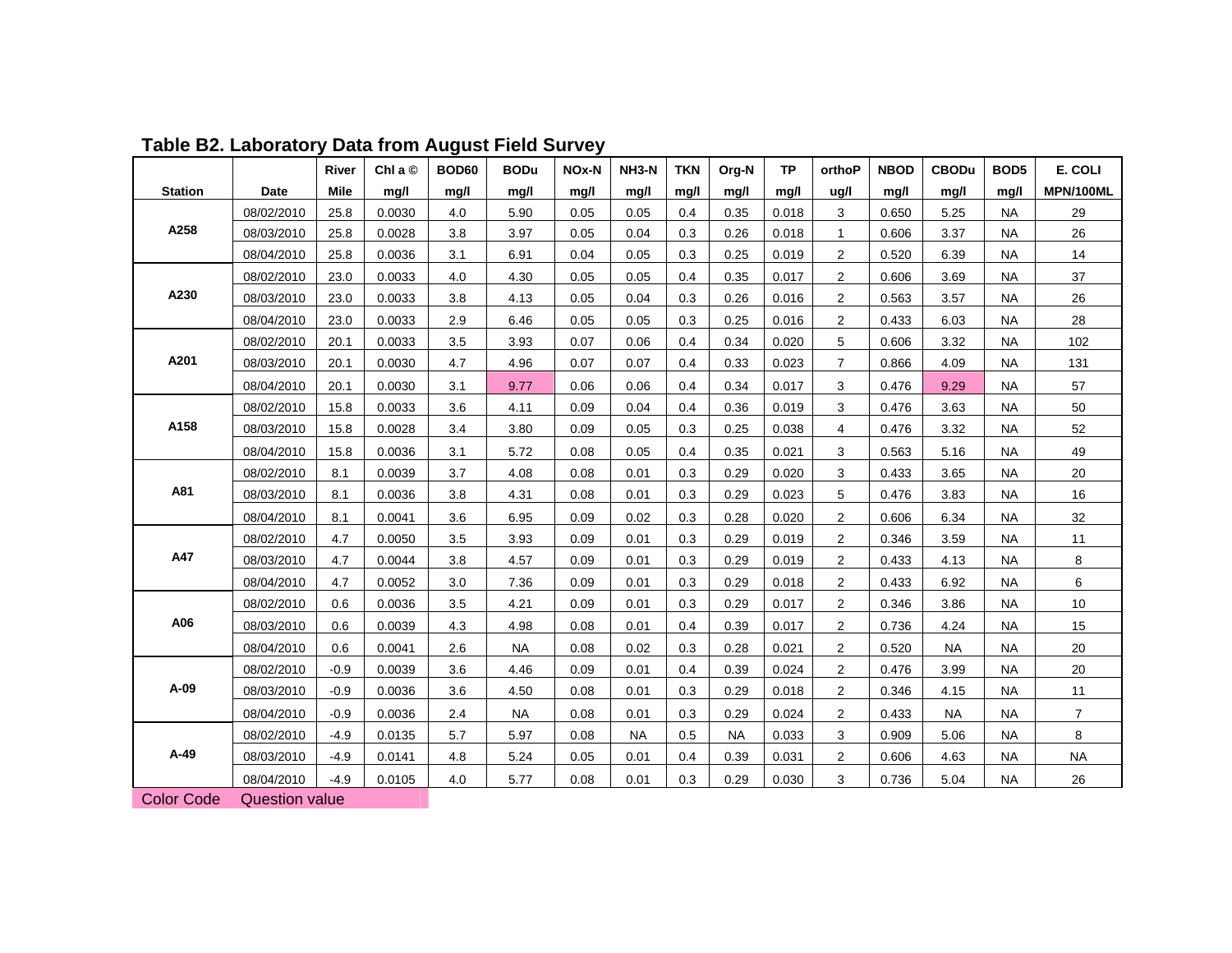|                   |                       | River       | Chl a $\odot$ | <b>BOD60</b> | <b>BODu</b> | NOx-<br>N | NH3-N     | <b>TKN</b> | Org-N          | <b>TP</b> | orthoP         | <b>NBOD</b> | <b>CBODu</b> | BOD <sub>5</sub> | E. COLI   |
|-------------------|-----------------------|-------------|---------------|--------------|-------------|-----------|-----------|------------|----------------|-----------|----------------|-------------|--------------|------------------|-----------|
| <b>Station</b>    | <b>Date</b>           | <b>Mile</b> | mg/l          | mg/l         | mg/l        | mg/l      | mg/l      | mg/l       | mg/l           | mq/l      | ug/l           | mg/l        | mg/l         | mg/l             | MPN/100ML |
| <b>LIAR</b>       | 08/02/2010            | 22.1        | 0.0025        | 4.0          | 4.49        | 0.06      | 0.01      | 0.4        | 0.39           | 0.019     | $\overline{2}$ | 0.346       | 4.15         | <b>NA</b>        | 38        |
|                   | 08/03/2010            | 22.1        | 0.0028        | 4.1          | 4.57        | 0.06      | 0.01      | 0.4        | 0.39           | 0.022     | 2              | 0.563       | 4.00         | <b>NA</b>        | 75        |
|                   |                       |             |               |              |             |           |           |            |                |           |                |             |              |                  |           |
|                   | 08/04/2010            | 22.1        | 0.0028        | 2.3          | 11.97       | 0.06      | 0.01      | 0.4        | 0.39           | 0.018     | 2              | 0.303       | 11.67        | <b>NA</b>        | 50        |
| <b>SAR</b>        | 08/02/2010            | 10.1        | 0.0149        | 8.1          | 8.44        | 0.11      | 0.01      | 0.8        | 0.79           | 0.059     | 6              | 1.212       | 7.22         | <b>NA</b>        | 23        |
|                   | 08/03/2010            | 10.1        | 0.0232        | 9.3          | 9.41        | 0.07      | 0.01      | 0.8        | 0.79           | 0.062     | 4              | 1.516       | 7.89         | <b>NA</b>        | 50        |
|                   | 08/04/2010            | 10.1        | 0.0536        | 10.0         | 11.28       | 0.03      | <b>NA</b> | 1.0        | <b>NA</b>      | 0.072     | 3              | 2.208       | 9.07         | <b>NA</b>        | 38        |
| <b>LITR</b>       | 08/02/2010            | 7.5         | 0.0044        | 3.9          | 5.16        | 0.14      | 0.01      | 0.5        | 0.49           | 0.029     | 5              | 0.390       | 4.77         | <b>NA</b>        | 32        |
|                   | 08/03/2010            | 7.5         | 0.0025        | 4.3          | 6.06        | 0.16      | 0.01      | 0.4        | 0.39           | 0.029     | 5              | 0.346       | 5.72         | <b>NA</b>        | 31        |
|                   | 08/04/2010            | 7.5         | 0.0052        | 3.2          | 4.64        | 0.15      | <b>NA</b> | 0.4        | <b>NA</b>      | 0.029     | 6              | 0.346       | 4.30         | <b>NA</b>        | 17        |
| <b>LAWPCA</b>     | 08/03/2010            | 20.2        |               | 65.0         | 77.04       | 2.40      | 7.80      | 11.0       | 3.2            | 0.870     | 1300           | 41.568      | 35.47        | 8.7              | <b>NA</b> |
|                   | 08/04/2010            | 20.2        |               | 59.0         | 67.66       | 1.10      | 5.40      | 8.5        | 3.1            | 0.870     | 560            | 29.011      | 38.65        | 18               | <b>NA</b> |
|                   | 08/05/2010            | 20.2        |               | 94.0         | 92.72       | 0.32      | 5.70      | 9.7        | 4              | 0.890     | 490            | 33.254      | 59.47        | 36               | <b>NA</b> |
| <b>LIS</b>        | 08/03/2010            | 7.5         |               | 39.0         | 46.06       | 12.00     | 5.60      | 6.7        | 1.1            | 3.000     | 2900           | 21.650      | 24.41        | 2.5              | <b>NA</b> |
|                   | 08/04/2010            | 7.5         |               | 30.0         | 34.11       | 13.00     | 2.80      | 4.6        | 1.8            | 3.000     | 3000           | 17.320      | 16.79        | 4.5              | <b>NA</b> |
|                   | 08/05/2010            | 7.5         |               | 32.0         | 36.00       | 12.00     | 1.70      | 3.7        | $\overline{2}$ | 2.800     | 2700           | 8.660       | 27.34        | 7.6              | <b>NA</b> |
| <b>BRW</b>        | 08/02/2010            | $-1.5$      |               | 33.0         | 37.10       | 23.00     | 0.11      | <b>NA</b>  | <b>NA</b>      | 3.800     | 3400           | 0.000       | 37.10        | 7.7              | <b>NA</b> |
|                   | 08/03/2010            | $-1.5$      |               | 34.0         | 42.30       | 24.00     | 0.12      | 1.1        | 0.98           | 3.800     | 3400           | $-4.330$    | 46.63        | 4.5              | <b>NA</b> |
|                   | 08/04/2010            | $-1.5$      |               | 37.0         | 34.79       | 21.00     | 0.29      | 3.3        |                | 4.300     | 3900           | 4.330       | 30.46        | 7.1              | <b>NA</b> |
| <b>Color Code</b> | <b>Question value</b> |             |               |              |             |           |           |            |                |           |                |             |              |                  |           |

**Table B2. (continued) Laboratory Data from August Field Survey**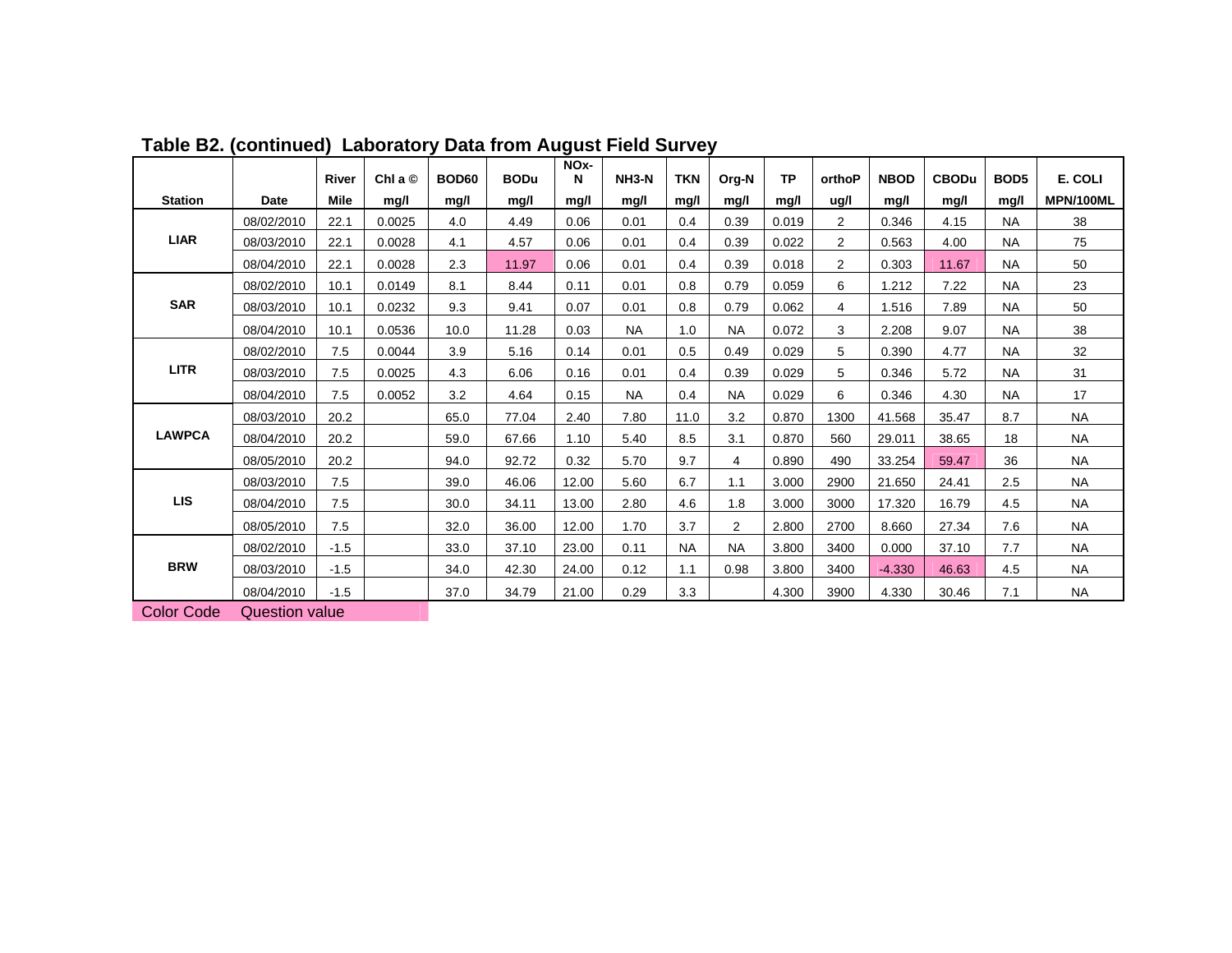

**Appendix C Map of Lower Androscoggin River Study**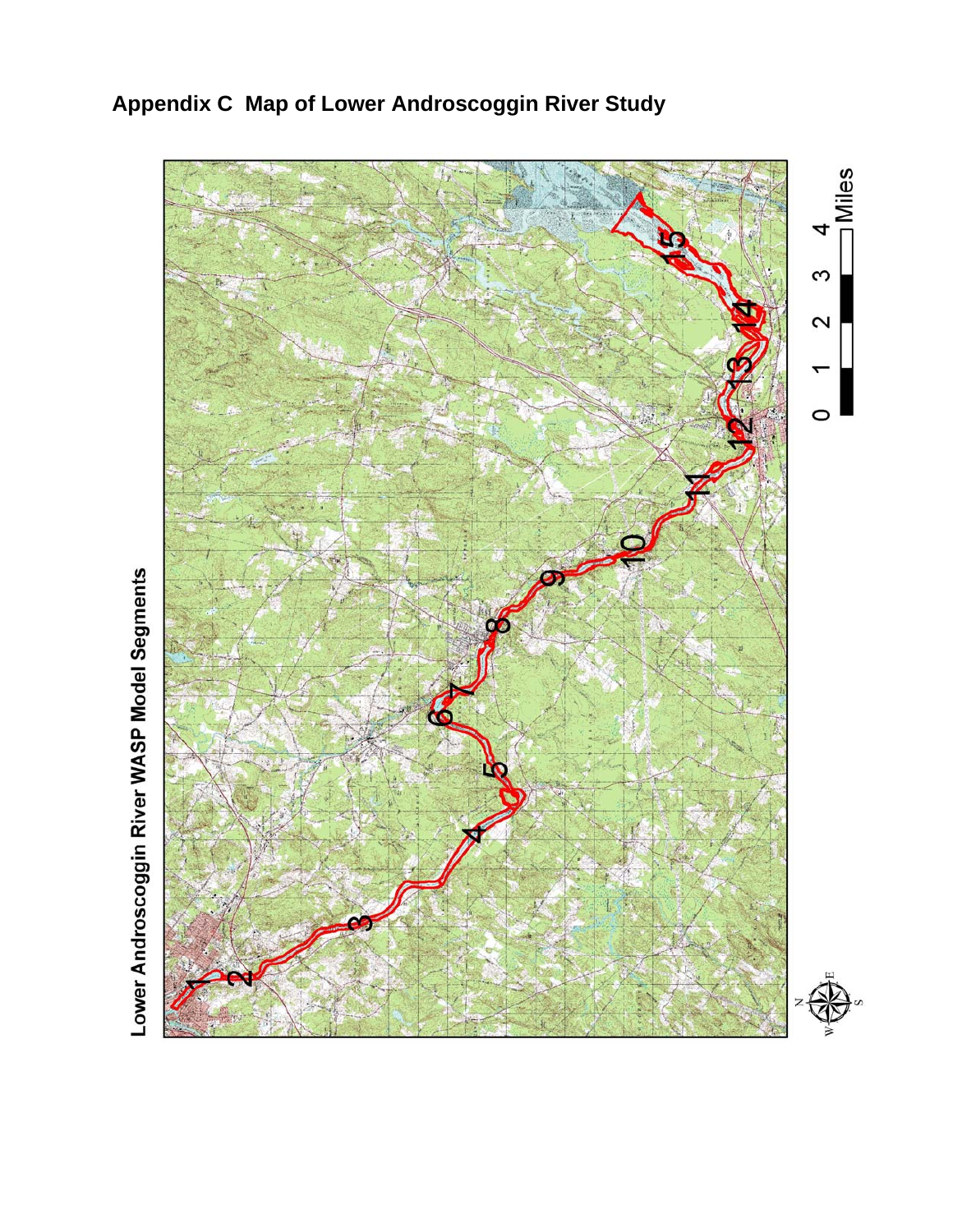## **Appendix D - Aquatic Life Classification Attainment Report**

To: Peter Newkirk From: Leon Tsomides Subject: Lower Androscoggin River Date: January 18, 2011

The Biological Monitoring Unit sampled three locations on the Lower Androscoggin River in 2010 (Stations 954, 955, and 956). Station 956 is the upstream-most station, located in Brunswick above the Pejepscot Dam and accessed by boat from the public fishing park, off the River Road. This station is impounded by the Pejepscot Dam and is approximately 20 feet deep. Station 954 is located in Brunswick in the free-flowing section below the Pejepscot Dam, is about 3 feet deep and can also be accessed at the River Road public fishing park. Station 955 is located in Brunswick in the impoundment created by the Brunswick Topsham Dam, is about 10 feet deep and can be accessed from Route 1 at the Brunswick canoe portage parking area.

The Lower Androscoggin River is currently statutory Class C. Of the three stations sampled, two attained Class C aquatic life standards and one station attained Class B as detailed below.

#### **Macroinvertebrate Results**

The Biological Monitoring Unit uses a statistical model to predict the probability of samples attaining Class A, B, or C aquatic life criteria. The macroinvertebrate community attained Class B criteria at Station 954. The macroinvertebrate communities attained Class C criteria at Stations 955 and 956.

**Station 956** (Log 1978 Above Pejepscot Dam; Impounded) **Attained Class C**

Station 956 attained Class C criteria for aquatic life (see attachment Log 1978). The number of total organisms at this site was much lower than at stations 954 and 955 (see below). The Generic Richness of sensitive taxa (EPT) made up only a quarter of the community present. The dominant taxa were represented by a tolerant mayfly (*Stenacron*) which is adapted to survive in high silt areas, a caddisfly (*Oecetis*) that is very tolerant of organic pollution and a tolerant snail which feeds by scraping detritus off the bottom.

**Station 954** (Log 1956 Below Pejepscot Dam; Free-flowing) **Attained Class B** 

Station 954 attained the Class B criteria for aquatic life (see attachment Log 1956). The community consisted of a good number of sensitive organisms. Ephemeroptera abundance (mayflies) was very good and the Generic Richness of sensitive taxa (EPT) made up over half the community. The dominant taxa generally consisted of sensitive organisms. The Hilsenhoff Biotic Index which measures the community's tolerance to organic pollution was low meaning the organisms that were present, in general, were sensitive to organic pollution. This indicates that organic pollution was not high enough to eliminate these sensitive taxa.

**Station 955** (Log 1977 Above Brunswick-Topsham; Impounded) **Attained Class C**

Station 955 attained the Class C criteria for aquatic life (see attachment Log 1977). The Generic Richness of sensitive taxa (EPT) made up only a quarter of the community present. The dominant taxa consisted of tolerant organisms with the most dominant taxon present (*Oecetis*, a caddisfly) very tolerant to organic pollution. The Hilsenhoff Biotic Index was much higher at this station indicating that taxa present were more tolerant of organic pollution.

#### **Conclusions**

Station 954 consisted of a good number of sensitive organisms and attained the Class B aquatic life criteria while stations 955 and 956 had aquatic communities that were more tolerant to organic pollution and siltation and met the Class C aquatic life standards.

## **Appendix E. Review Comments and Responses**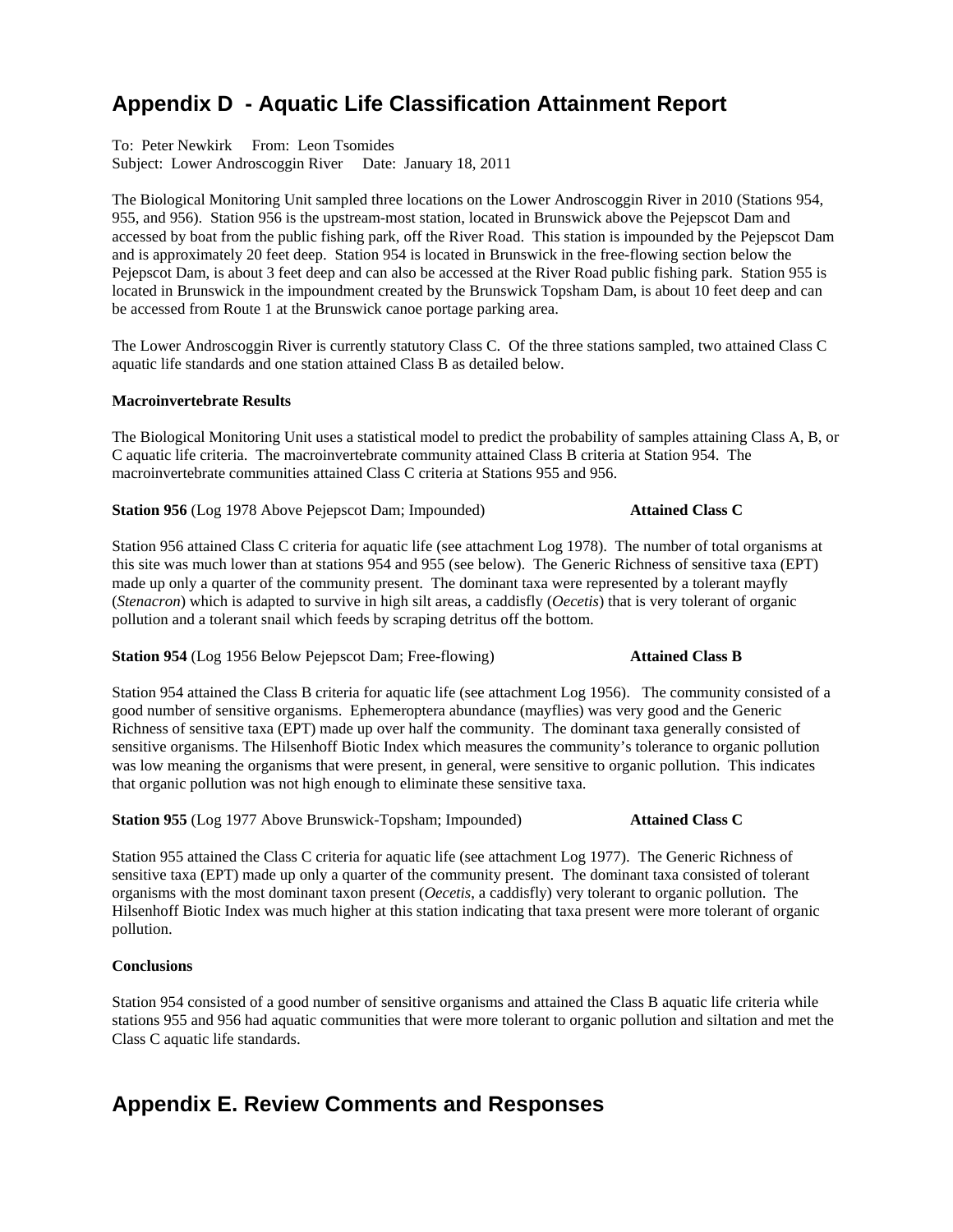#### **Comments in black Responses in blue**

1A The model appears adequate to confirm what the field data demonstrated; that the river reaches being considered do not meet Class B criterion. The model would, however, need to be strengthened in order to conduct any predictive modeling, for instance in predicting responses to varying waste loads. If the Department intends to use the model extensively in the future as a predictive tool, then we would recommend that the model be further reviewed and refined to, at a minimum, address the concerns noted in the attached memo.

1B.The documentation lacks sufficient detail to fully assess the suitability of the modeling for predictive purposes beyond the above conclusion. Specifically, no evidence is given of the model's capability to predict any of the individual processes that affect dissolved oxygen. The model calibration discussion provides a comparison of model predictions to dissolved oxygen data. However, no evidence is given of the model's capability to predict any of the individual processes that affect dissolved oxygen (i.e. nitrification, CBOD deoxygenation, algal photosynthesis/respiration). In order for the model to any have any reliable predictive capacity, calibration results should be provided to demonstrate the ability of the model to accurately simulate observed CBOD, ammonia, and algal levels.

#### 1. DEP agrees. If there is a requested to predict the affect of individual processes on dissolved oxygen documentation will be provided.

2. Minimum Dissolved Oxygen Values -In the draft report, all references to dissolved oxygen (DO) levels observed during the monitoring and as an outcome of the water quality model scenarios must refer to the minimum values (typically the AM DO), and not the maximum or average. Any references to averages and daily maximums are informative for model calibration and sensitivity analysis, but can be misleading as a basis for making policy decisions regarding compliance with water quality standards as they do not represent the actual "worst-case" values.

2. In both the Executive Summary and Summary of Results, discussion of DO levels does refer to the minimum standard and the minimum values measured or modeled. This is important to present the diurnal range of DO values to demonstrate the cause of the minimum values, i.e. plant respiration. The discussion or average DO values are in regards to the required loadings to the model and pertinent to the discussion.

3. The purpose of the water quality model used in this analysis is to predict the water quality under Critical Water Quality Conditions (CWQC). The model uses a variety of input data including actual field data collected during low flow and high temperature conditions. The evaluation of water quality classification specifically requires field data collected at or near the 7Q10 flow (38MRSA §464(4)(D)), or lowest stream flow for seven consecutive days expected to occur once in 10 years. We note that while the report does not go into detail, the discussion during the public meeting held by the DEP on November 29, 2010 indicated the field data was not collected during 7Q10 flow conditions of 1,397 cfs and in fact the actual river flows were nearly twice this critical low flow during the July and August sampling (approximately 2,960 and 2,200 cfs respectively). The report should contain a discussion of how this affects the model predictions, including the effect on model uncertainty.

3. Section 4.D. of 38MRSA §464. Classification of Maine Waters does not "require field data to be collected at or near the 7Q10 flow", it states that "the assimilative capacity of the river or stream must be computed" using the 7Q10. The intent of the sample runs were to collect data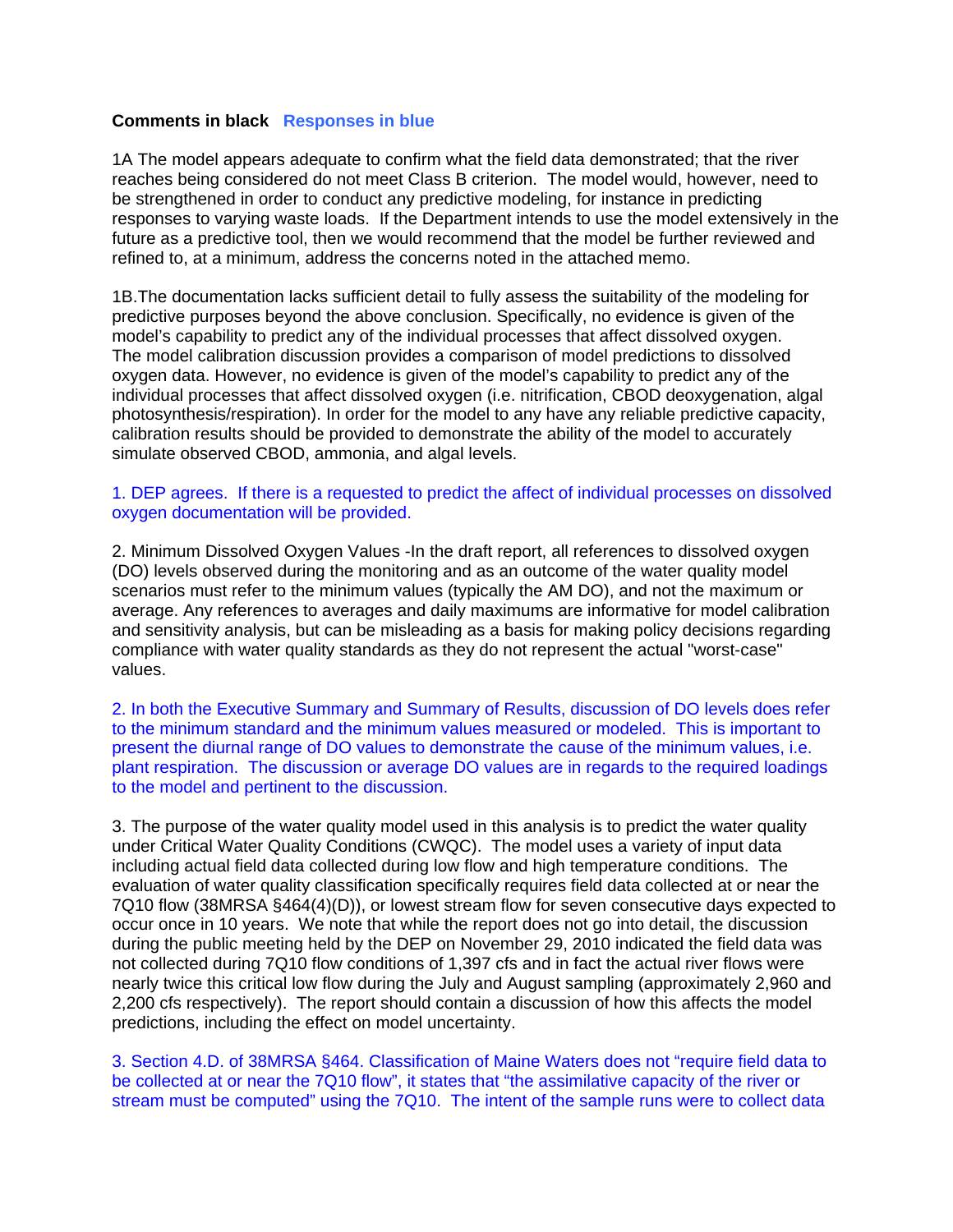during low flow conditions in order to develop the input parameters for the model, and once calibrated to those conditions, DEP uses the model to predict the response during the Critical Water Quality Conditions of 7Q10 and licensed loadings. That is why DEP models these systems. What is critical to the low flow sampling period and subsequent inputs to the model is the biological response (algal growth) of the system that occurred. The target flow for this study was the August base flow of 2790 cfs at the river gage. The river experienced that flow during the July survey at or below 3000 cfs.

4. The Executive Summary states that *"…a mass balance of Carbonaceous Biological Oxygen Demand was performed for these lower sections to predict the influence of the Brunswick Sewer District licensed discharge on dissolved oxygen content in these tidal sections."* Was a mass balance of DO performed; and if not, why not?

4. A working water quality model would be necessary to conduct a mass balance for DO. As state in the report time constraints prevented us from building a working model for the tidal influenced section of the river. There are numerous components of a DO mass balance (atmospheric reaeration, algal production/respiration, SOD, BOD, NOD, and boundary related influences). The purpose of the CBOD mass balance was to assess the relative influence of Brunswick Sewer District's BOD loading to the tidal portion of the lower Androscoggin.

5. The draft report does not specify which version of WASP was used. We recommend the report specify which version of software was used for this analysis.

#### 5. Version 7.41, change made

6. We recommend references be included in the final report for the GIS data, FEMA Flood Insurance Rate Maps and USGS bathymetric survey data noted under the River Hydraulics section.

### 6. References will be added.

7. Under HYDROLOGY, Table 2 provides the July and August average flow used for model validation but it is not clear if this refers to the flow occurring during the field sampling periods or the full month. Same question for Table 3, POTW Flows.

### 7. It is just during the sample period, text has been corrected

8. Under the RESULTS Section, the report states *"The licensed BOD5 load is converted to CBODu through adjusting measured values from the July sample survey."* Please clarify if this statement means that the ratio of CBODu:BOD5 for each discharger in the July 13-16, 2010 survey was multiplied by the 45 mg/l permit limit.

#### 8. It was and the text will be modified to state so.

9. Also in this section, the report states *"Although measured DO readings during the sample surveys were at or slightly below 7.0 mg/L, a mass balance analysis showed little influence from the Brunswick Sewer District. Low dissolved oxygen readings are attributed to incoming tides from Merrymeeting Bay."* Please clarify how the effect of the POTW's CBOD on DO was calculated.

#### 9. See the previous paragraph of the text.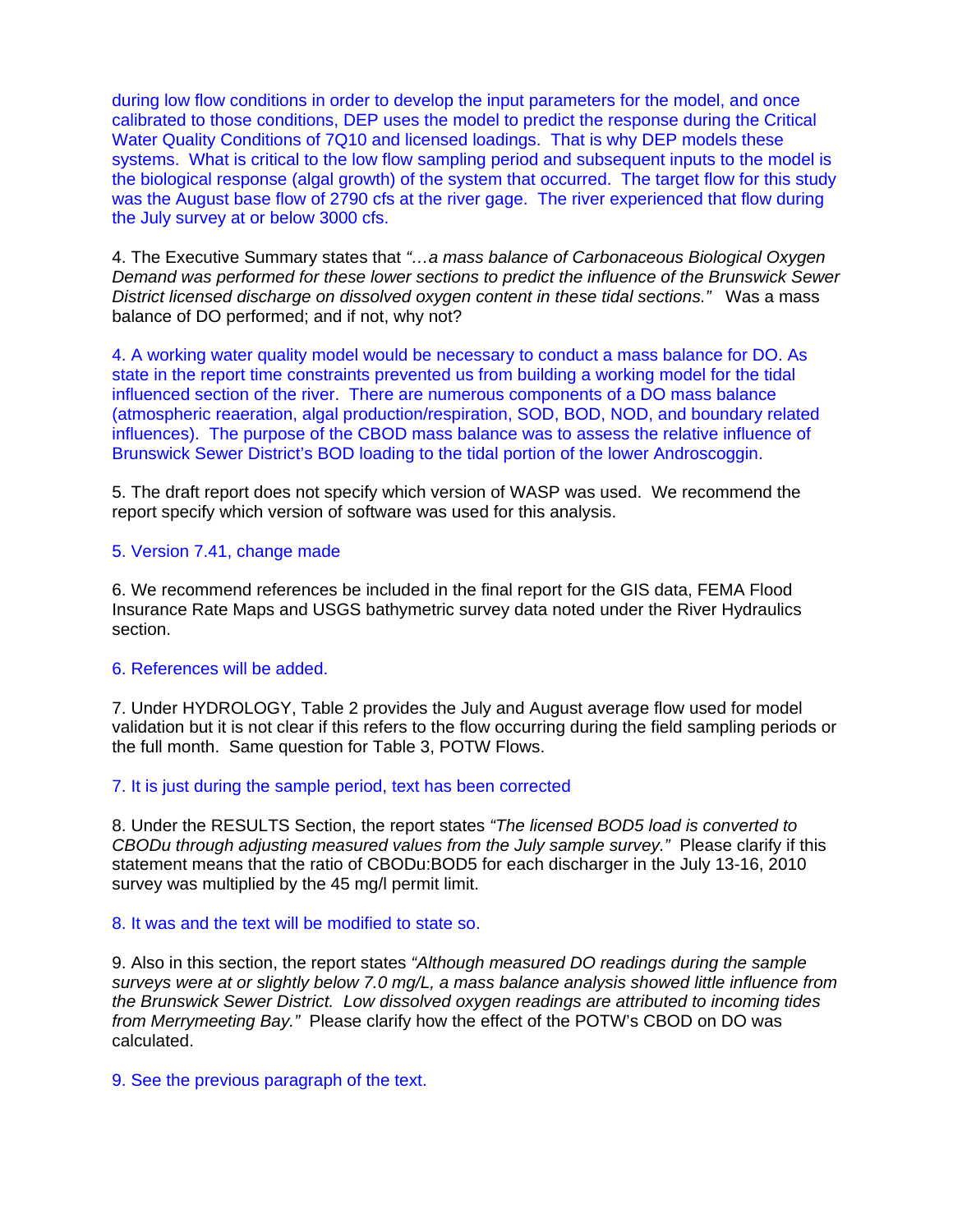10. According to Table 3, the three municipal WWTPs discharging to the reach have flows that are well below their permitted flow. The effluent quality of these WWTPs was better than the "licensed" limit for BOD5 (i.e., 45 mg/l). The combination of these two factors means that the POTW loadings in the critical conditions (7Q10) model run would be substantially higher than the loadings experienced during the July/August 2010 sampling period.

10. That's true, and that is why each of these sets of flows and load were used for their respective model run; calibration (July flow and concentrations), validation (August flow and concentration), and CWQC (licensed flow and average of July and August concentration, except for BOD5 which was weekly maximum).

11. The report notes there is a discrepancy in the model calibration/validation that could not be explained, but then determined that this discrepancy was insignificant. We recommend a more thorough review of this discrepancy be conducted.

#### 11. As time permits.

12A. Under Section titled MODEL SEGMENT PARAMETERS, the report states that estimates of Sediment Oxygen Demand (SOD), reaeration rate and the percentage of benthic algae cover for each segment was estimated from observation and published and historical values for similar river systems in Maine. We recommend the report include specific references for this information, a discussion describing the basis for assuming similarity, and a discussion of the model's sensitivity to different assumed values for these parameters.

12B. Reaeration and sediment oxygen demand are the two processes that dominate the dissolved oxygen balance. Better justification for how these processes were characterized in the model is necessary.

Reaeration and sediment oxygen demand are the two processes that dominate the dissolved oxygen balance, so it is important that they be characterized as accurately as possible. The current documentation is vague in justifying how these rates were selected:

Estimates of Sediment Oxygen Demand (SOD), reaeration rate and the percentage of benthic algae cover for each segment was estimated from observation and published and historic values for similar river systems in Maine. Adjustments to these values were made during model calibration to observed DO concentrations from the field survey.

No mention is made of the specific observations available to support development of these inputs. Review of the WASP model input files indicate that sediment oxygen demand rates were specified on a segment-by-segment basis, ranging from 0 to 1.2 g/m2/day and kept constant between surveys. These values appear reasonable. Reaeration rates were primarily defined through the use of default algorithms provided by WASP, but manually over-ridden for some segments in the July survey. Justification should be given for the change in reaeration between surveys, as arbitrary (i.e. conducted with no underlying justification other than to match observed dissolved oxygen data) variation of reaeration rates between surveys greatly weakens the predictive capacity of the model.

12. The SOD rates were not from observed data, they were assumed and calibrate well with output variables, and they are reasonable. The concern regarding user-defined reaeration rates is not actual. The rates referred to were not actually implemented during any model runs referenced in the report. Reaeration rates for these segments were generated by the WASP algorithm. The referenced inputs are artifacts from earlier model iterations and DEP apologizes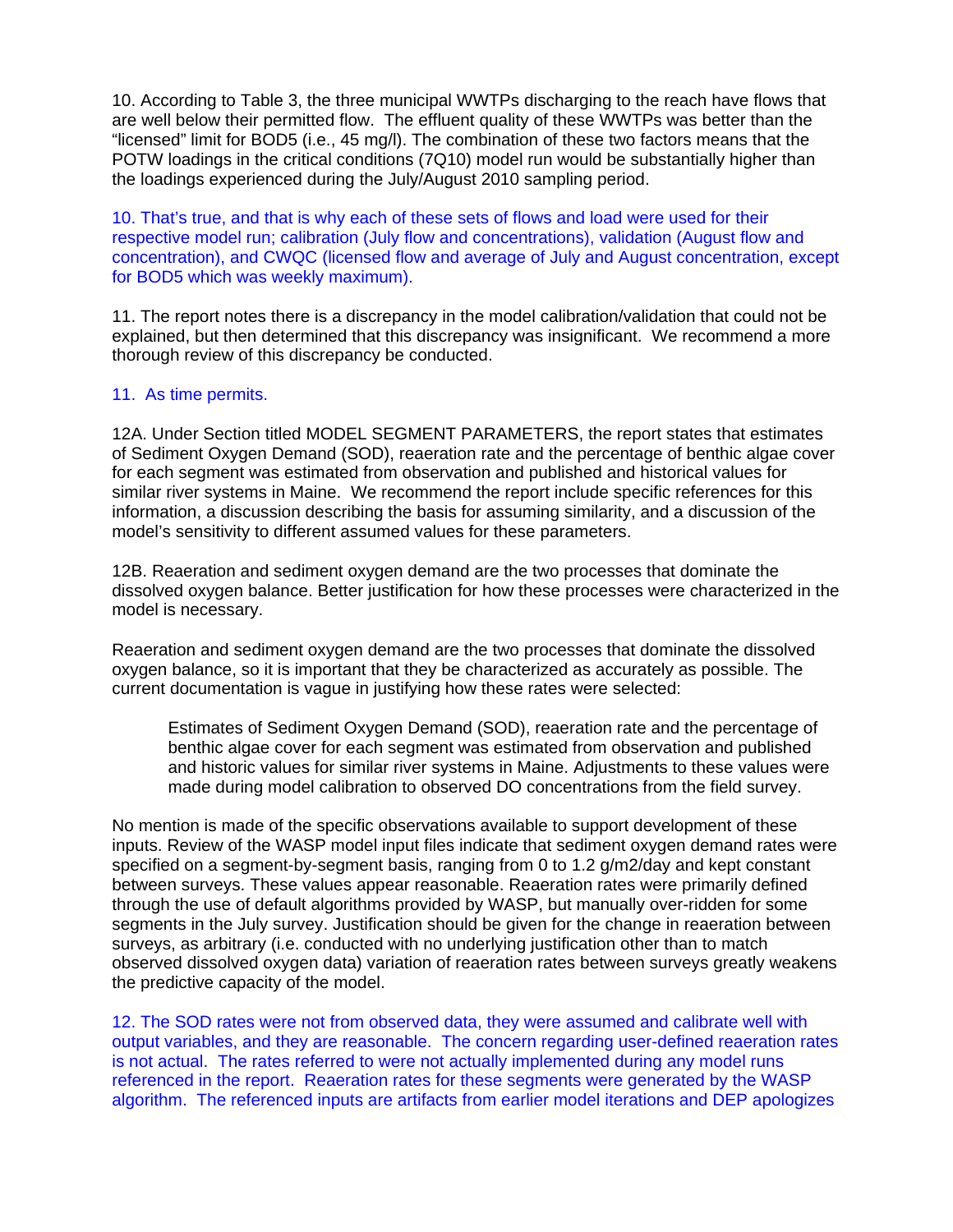for confusing this matter by not clearing them from the Segment Parameter input section. They were not activated in any of the final model runs (Parameter Data, field 10 deactivated).

DEP has included sensitivity analysis of three parameters (Ka, SOD and Kd), and will be included in the Sensitivity Analysis section of the report.

13. Additionally, weather information indicates that 0.5" of rain occurred during the study period on July 14th with some additional smaller amounts on August 3'd and 4th. Thunderstorms and other precipitation events can significantly impact non-point source runoff and consequently nutrient loading. This may or may not have a significant impact on the findings of this study, but it should be included in the draft report as a possible factor.

13. The rain event on July 14th, the contribution of non-point source was assessed. The lab data (ref.: Table B1 in Appendix B) does not show a significant effect from the rain. The DEP would not expect to see any response in the upper impoundments because of the prolonged travel and residence time, but there were concerns about the segments downstream of the Lewiston-Auburn stormwater outfalls. According to the Lewiston Weather Station (KMELEWIS2) the rainfall event began at approximately 3:00 AM on the 14th and ended by 7:00 AM. It cancelled the scheduled survey run for that day. There was approximately a 20 hour lag before sampling on the 15<sup>th</sup> began. Looking at the lab data, there could be an argument that the rise in Total or Ortho P in the Worumbo impoundment was attributed to NPS, but in comparison to other sample stations it was determined to be insignificant.

14A. Item 4 of the summary states that river sampling showed a substantial loading of nutrients from sources upstream of the study area. The data obtained concurrently in the upstream reaches; however, do not appear to support this assumption. We recommend at a minimum that the report be modified to instead note "an apparent loading of nutrients in some segments from unknown or unidentified sources."

14B. In the Summary of Results Section, Item 4, and again later in the report under a section titled, Effect of Upstream Nutrient Loading, the report states that, *"a substantial nutrient loading is entering the upstream boundary to the model segment."* This statement contrasts sharply with findings from the 2010 Androscoggin River and Gulf Island Pond Water Quality Monitoring Report. This report was submitted to the Department in late November 2010. Some of the more relative and notable findings in the report are as follows:

- *Point source discharges to the Androscoggin River upstream of Gulf Island Pond had no measurable effect on algae or dissolved oxygen levels in the pond during the 2010 sampling season (June* 1 *though September 30).*
- *The data presented in this report show that concentrations of dissolved orthophosphorus were below the critical levels necessary to support algae blooms in Gulf Island Pond during the entire sampling season of2010.*
- *There were no algae blooms visually observed by Acheron personnel in Gulf Island Pond during the 2010 sampling season.*
- *The visual water quality in Gulf Island Pond has improved dramatically since 2004. This is due to reductions of dissolved ortho-phosphorus concentrations in the upstream reaches of the Androscoggin River and in Gulf Island Pond.*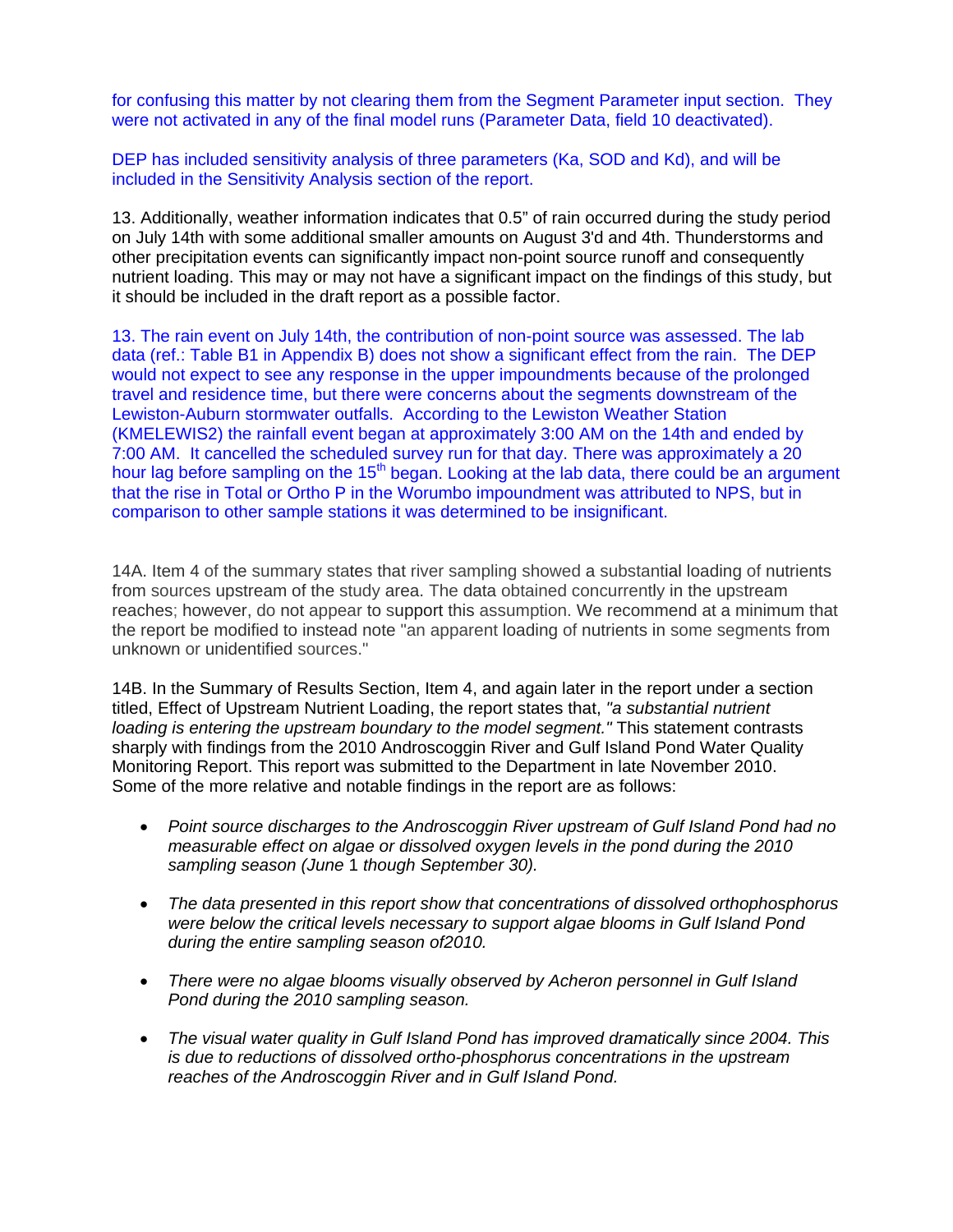- *At no time during the summer of 2010 was secchi disk transparency less than 2.0 meters due to the growth of planktonic algae in the pond. Therefore, by the definition contained in the Code of Maine Regulations (CMR) Chapter* 581, *there were no algae blooms in Gulf Island Pond during the 2010 sampling season.*
- *The target phosphorus concentrations entering the pond as listed in Table* 3 *of the May 2004 TMDL report are* 34.6 *ppb or less of total phosphorus and* 5.5 *ppb or less of dissolved ortho-phosphorus. The goals published in the 2004 TMDL report were achieved during the 2010 study season.*
- *The chlorophyll-a goal as stated on page 20 in the May 2004 TMDL report is 10 ppb. That goal was achieved during the 2010 study season, as chlorophyll-concentrations were well below this critical value*

It is noteworthy that through the 2010 monitoring season the measured total phosphorus (TP) values in Gulf Island Pond and above, averaged approximately 57% of threshold of concern for TP. Ortho-phosphorous levels were measured at approximately 40% of the threshold of concern, and chlorophyll-concentrations averaged approximately 25% of the threshold of concern.

The vast preponderance of evidence from extensive upstream nutrient monitoring indicates that nutrient concentrations at Gulf island Pond upstream of the boundary of the modeled river segments are in fact well below the established levels of concern as outlined in the 2004 TMDL. As stated previously, these findings contrast with this statement(s) made in the draft report, "substantial loading of nutrients from sources upstream of the study area."

14C. Effect of Upstream Nutrient Loading -The draft report states that "substantial nutrient loading" is entering the upstream boundary of the modeled river segments. We (SIC) would like to remind the Department that extensive water quality monitoring of the river segments upstream of Gulf Island dam is performed every summer. The final report for the 2010 water quality monitoring was submitted to the Department in November 2010 and is available for your review. It is noteworthy that nutrient monitoring at the furthest downstream point of Gulf Island Pond (the Deep Hole) is performed weekly and samples were obtained during the same timeframe as the water quality study was taking place on the lower Androscoggin. One of the key nutrients of interest is ortho-phosphorus. Results of the Deep Hole monitoring for July 13, 2010 yielded an ortho-phosphorus value of 1.8 ug/L, and on August 3, 2010, a result of nondetect (<1 ug/L) was obtained. These results are significantly lower than the ortho-phosphorus values measured during the same time period at monitoring stations A258 (Deer Rips impoundment) and A230 (Great Falls impoundment) which are directly upstream of the first model segment. Perhaps the language in the draft report could be further clarified, since the Deep Hole monitoring data indicates that very little nutrient loading is coming from upstream of Gulf Island Pond Dam.

14. The loading input to segment 1 came from the field measured values from the July survey (comparable to the August survey) – this does support these values DEP used for the upstream loading to the model (ref. Tables B1 and B2 of Appendix B). There is an upstream loading of nutrients to this river reach and it is enough to grow phytoplankton in the downstream segments. Considering there are two POTWs loadings, DEP has an obligation to make this statement.

DEP does not agree with the statement for the GIP report that upstream point sources have no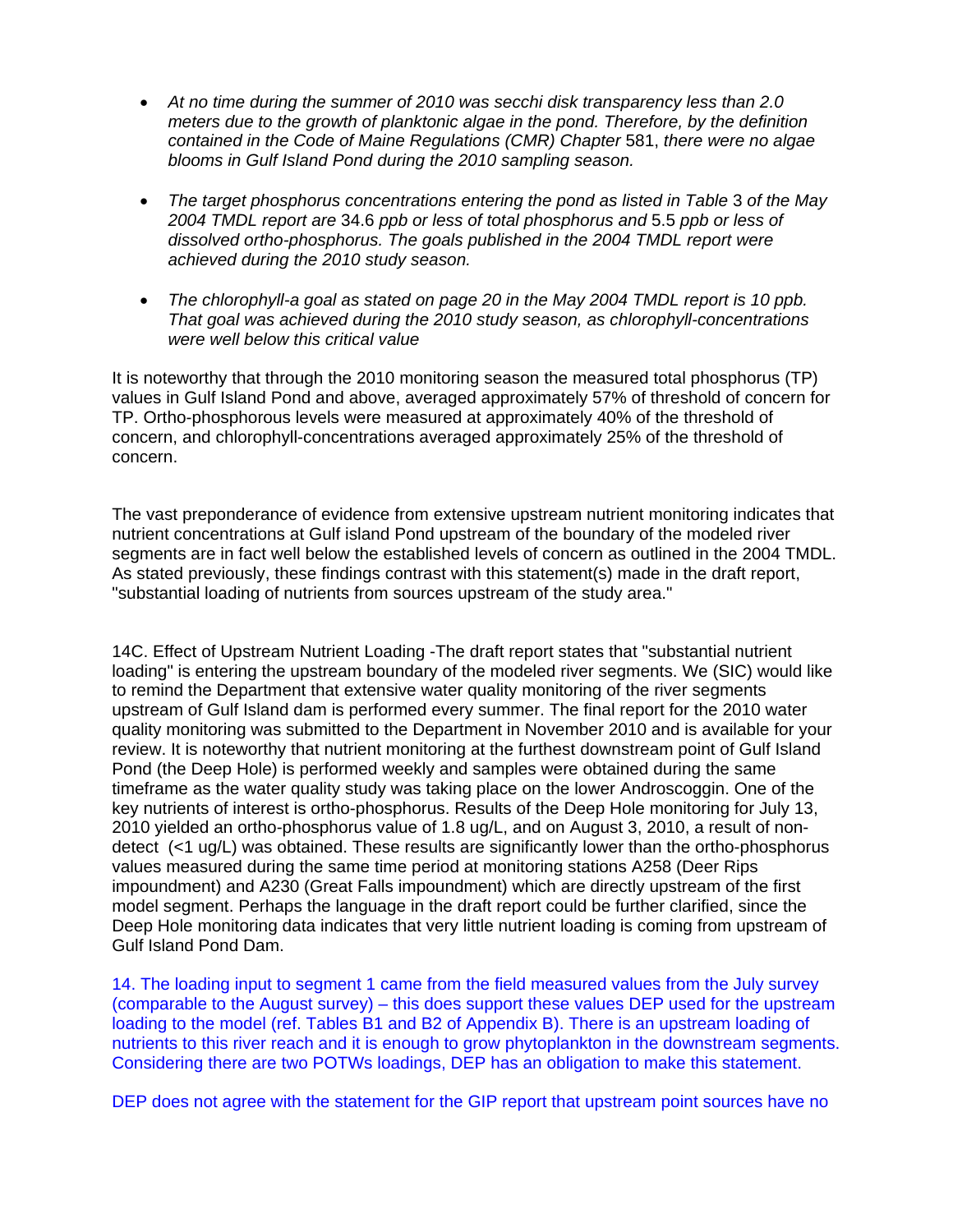effect on algae or DO. And orthophosphorus is not the only species of phosphorus of concern. Total phosphorus can be mineralized and become immediately available for plant growth. While phytoplankton blooms are the issue in GIP, the issue in riverine sections is attached algae and macrophytes, which grow in response to phosphorus, and impact DO.

15. Gulf Island Pond Oxygenation Project The third sentence of the discussion on oxygenation should be corrected to read "Management of this facility is dependent on the incoming flow and water temperature readings."

### 15. This change has been made

16. Gulf Island Pond Oxygenation Project Effect -The draft report appropriately discusses the potential consequential effect that the operation of this facility has on downstream dissolved oxygen. As a screening analysis, the Department performed alternate model scenarios that simulated lower dissolved oxygen entering the first segment of the model. This screening analysis shows significant differences in the predicted dissolved oxygen levels downstream. The comparison of minimum predicted dissolved oxygen values between the initial model scenario and the 5 mg/L model scenario show DO concentrations that range from 1.5 mg/L lower in the early segments of the model to 0.1 -0.2 mg/L lower in the latter model segments. This would seem to show that the DO model outputs for minimum DO concentrations are significantly different and perhaps the last sentence of that section of the report should be modified to indicate that there is a significant difference from the initial model run.

### 16. Agreed and the text has been modified.

17. The report states that DO loading to Segment was set at 7.69 ppm for dissolved oxygen. We appreciate the Department's further comparing two model runs as a sensitivity analysis regarding inflow conditions to the subject model reaches. It is noted that for both of the inflow conditions, either 7 ppm or 5ppm dissolved oxygen, the model predicts that the downstream reaches will not attain the 7 ppm Class B criterion. We note that in any case, the inflow condition to segment 1 should properly be set at a lower number, approaching 5 ppm, because that is the concentration that could be expected under critical conditions from the upstream reaches.

### 17. This will require further monitoring and analysis in the future because the GIP discharge is approximately six miles upstream from Segment 1 and it is assumed that the DO concentration will change between these two points.

18. We understand that the oxygen injection system at the upstream Gulf Island Pond was in operation this year during the DEP sampling period, and that the system was operating under new conditions. These new conditions may have resulted in oxygen injection in excess of what otherwise would be observed in the downstream reaches subject to this current report. It is not clear in the DEP draft report what effect the oxygen injection may have had on the conditions during the downstream sampling or modeling. It can be reasonably assumed that any oxygen that has been injected upstream can effect DO concentrations in the lower Androscoggin River. For example, if during this first year, excess oxygen was being injected over and above what might be necessary just to meet the criteria under current river conditions, then the field data from the lower Androscoggin River would not be representative of normal oxygen conditions for these river and temperature conditions occurring during the sampling dates. We recommend that the Department examine any data that is available and modify the model input accordingly to account for any artificial oxygen levels that may bias the model validation runs.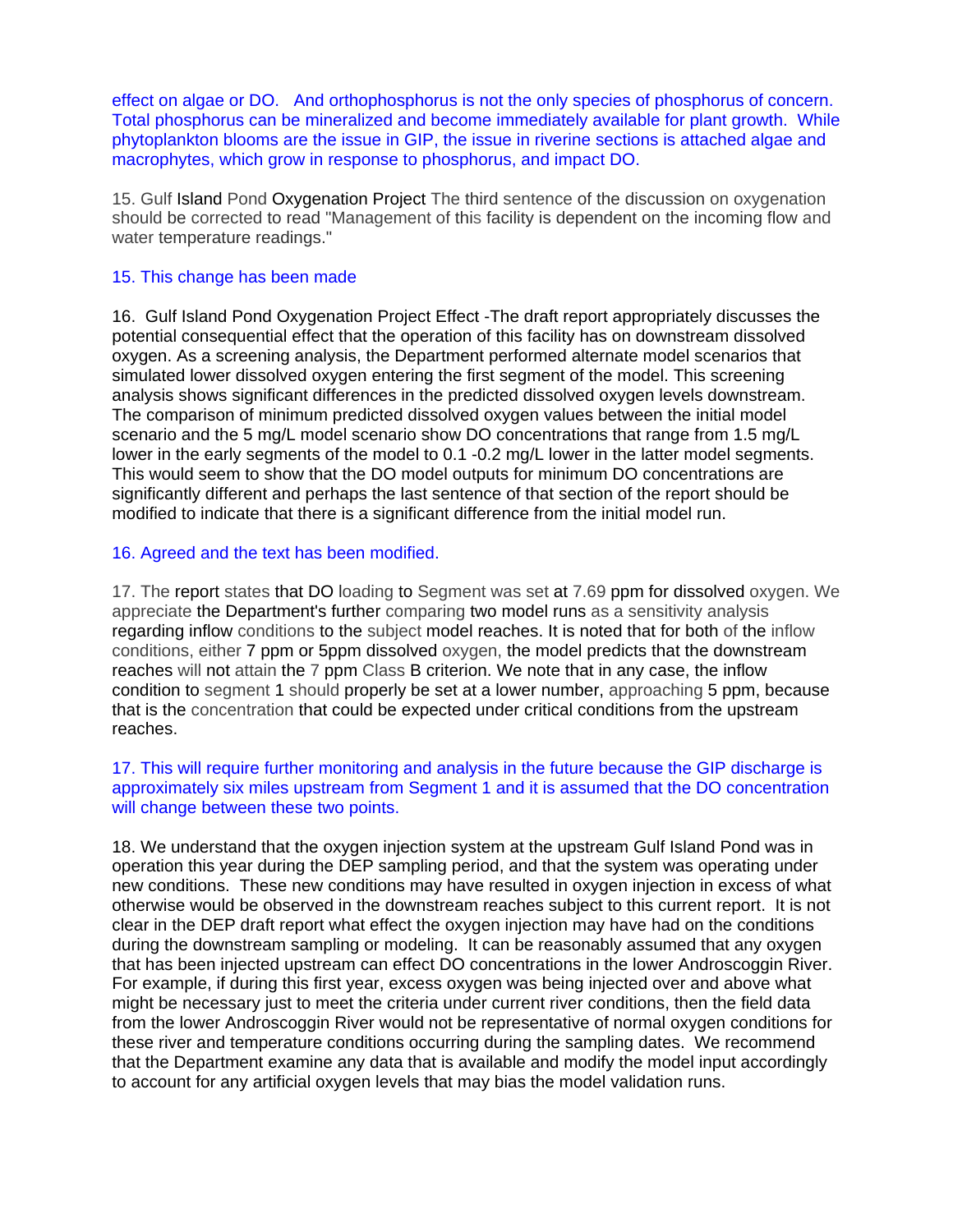18. DEP will as time permits. But in lieu of that and for the benefit audience for this report, DEP felt that demonstrating the effects of lowering the upstream loading of DO to 7.0 mg/L and 5.0 mg/L would demonstrate the magnitude of this effect.

19A. The following draft text proposed by DEP for addition to the model report was provided to us in a separate email:

*"The free flowing river segments encourage reaeration of the water from the atmosphere raising the DO concentration. The increased depth and volume in the impoundments behind the three dams diminish the reaeration rate and depress the overall DO concentration. These impoundments also create slow moving segments that accumulate organic sediment, which also decreases the DO concentration."* 

 These statements are based on general concepts that do not apply universally to all hydropower projects and the report provides no data to support these statements. The Worumbo and Pejepscot projects are small run-of-river facilities that have short residence time, especially during spring flows, and there was no site-specific data provided in the report, documenting significant organic sediment accumulation in the reservoirs. The report also did not provide any data that shows a diminishment of reaeration rate or that the dissolved oxygen concentrations in the subject reservoirs are "depressed". While the DO measurements below 7 mg/l were in the Topsham dam impoundment, the effect of the hydro operation on DO was not modeled and several free-flowing sample locations upstream were also modeled to have DO below 7 mg/l. Scientific rigor would require the report to include additional documentation on the evaluation of model parameters and the calibration/validation of other water quality constituents to support these statements relating to the actual effects of these specific hydro projects. Generalized statements unsupported by site-specific data and analysis should not be included in this technical report.

19B. The Department has noted that it may add a paragraph to the draft report as follows

The free flowing river segments encourage reaeration of the water from the atmosphere raising the DO concentration. The increased depth and volume in the impoundments behind the three dams diminish the reaeration rate and depress the overall DO concentration. These impoundments also create slow moving segments that accumulate organic sediment, which also decreases the DO concentration."

We disagree with the proposed language. The existing hydro impoundments in these reaches (a designated use in both Class C and Class B waters) are relatively shallow, and the degree to which they may, or may not, accumulate sediments or decrease DO concentrations was not documented. Since these were not a subject of the data collection, and the broad assumptions add nothing to the report, the additional statements are neither applicable nor appropriate.

19. DEP disagrees that it is inappropriate to include a statement that impoundments depress DO levels. It is well documented that reaeration is generally the primary source of increase DO levels in rivers and that increased depth, and therefore volume in a river segment, decreases the overall concentration of DO.

Regarding SOD, although these impoundments are run of the river and during high flow events there is a potential for scour of SOD, the geometry of impoundments reduce the velocity of the